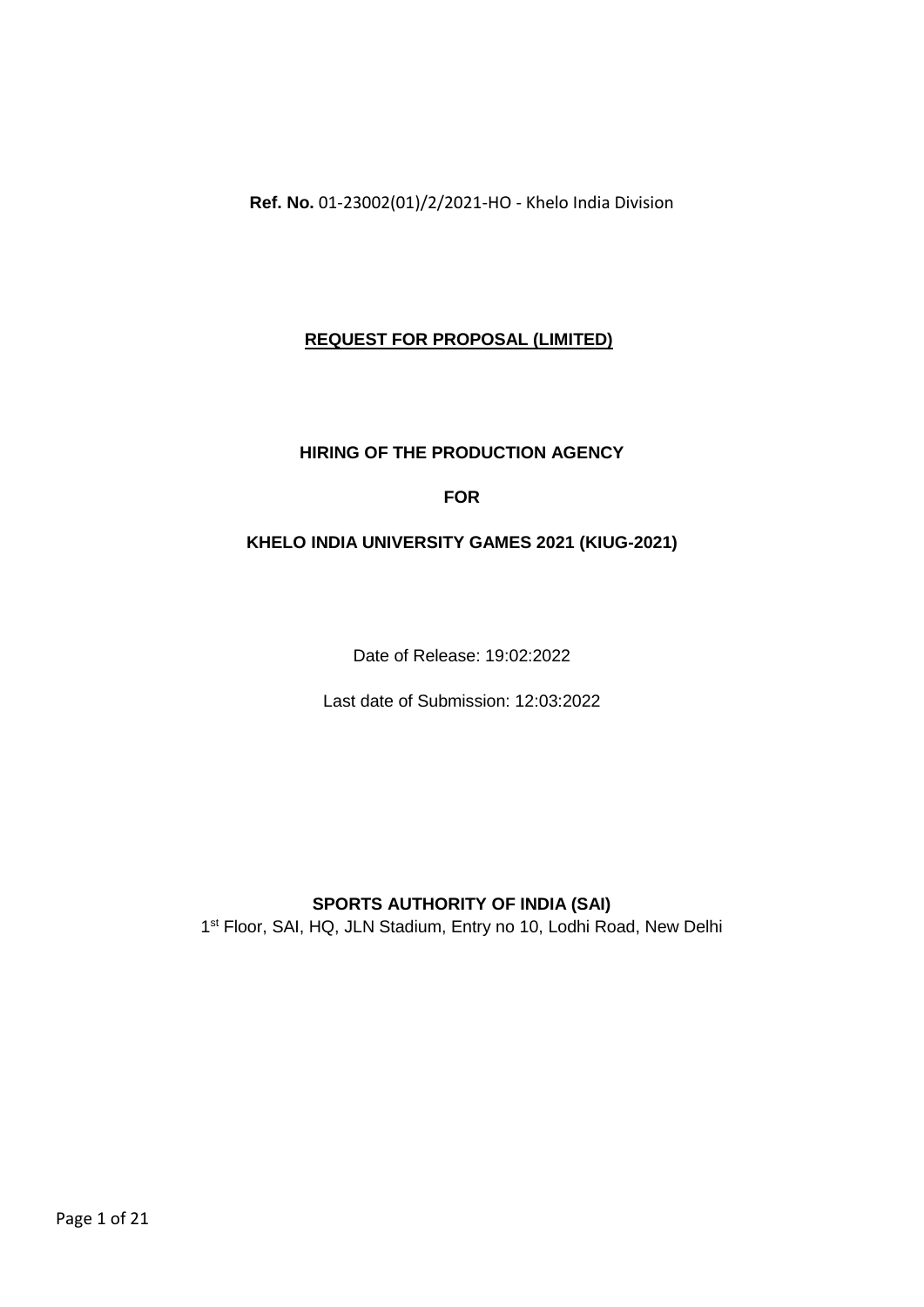| 2. |                                                                 |  |  |  |  |  |  |
|----|-----------------------------------------------------------------|--|--|--|--|--|--|
| 3. |                                                                 |  |  |  |  |  |  |
| 4. |                                                                 |  |  |  |  |  |  |
| 5. |                                                                 |  |  |  |  |  |  |
| 6. |                                                                 |  |  |  |  |  |  |
| 7. |                                                                 |  |  |  |  |  |  |
| 8. |                                                                 |  |  |  |  |  |  |
| 9. |                                                                 |  |  |  |  |  |  |
|    |                                                                 |  |  |  |  |  |  |
|    |                                                                 |  |  |  |  |  |  |
|    |                                                                 |  |  |  |  |  |  |
|    |                                                                 |  |  |  |  |  |  |
|    |                                                                 |  |  |  |  |  |  |
|    |                                                                 |  |  |  |  |  |  |
|    |                                                                 |  |  |  |  |  |  |
|    |                                                                 |  |  |  |  |  |  |
|    |                                                                 |  |  |  |  |  |  |
|    |                                                                 |  |  |  |  |  |  |
|    |                                                                 |  |  |  |  |  |  |
|    |                                                                 |  |  |  |  |  |  |
|    | ANNEXURE 'V'  - BANK GUARANTEE FORM FOR PERFORMANCE SECURITY 21 |  |  |  |  |  |  |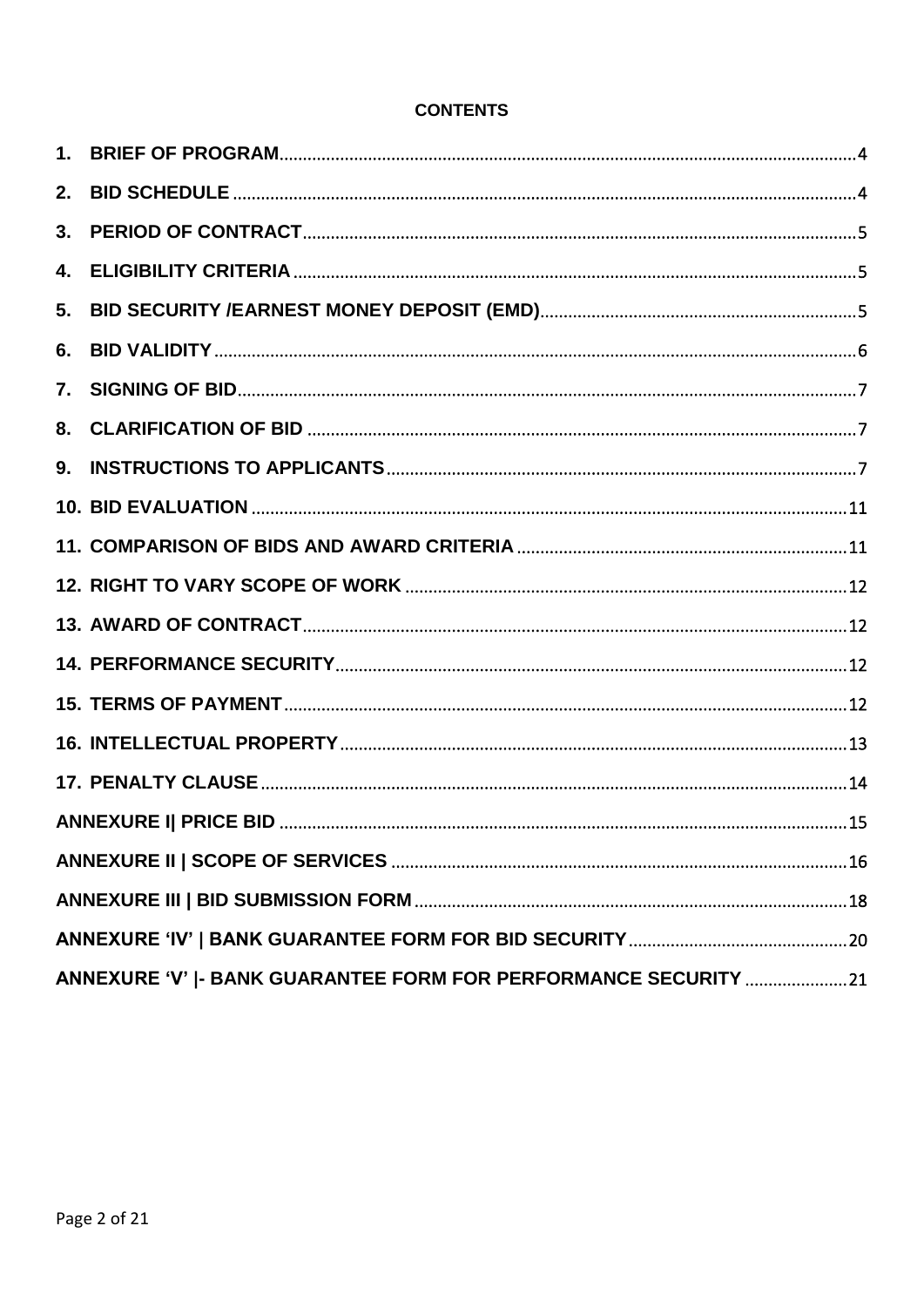### **DISCLAIMER**

- 1. The information contained in this Request for Proposal Document (hereinafter known as "RFP Document") or subsequently provided to Bidder/s in documentary form by or on behalf of Sports Authority of India ("SAI") or any of their representatives, employees or advisors (collectively referred to as "Representatives"), is provided to Bidder(s) on the terms and conditions set out in this RFP Document and any other terms and conditions subject to which such information is provided.
- 2. This RFP Document is not an agreement and is not an offer or invitation by SAI and/or its Representative(s) to any party other than the entities, who are qualified to submit their Proposal ("Bid"). The purpose of this RFP Document is to provide the Bidder with information to assist the formulation of their Proposal. This RFP Document does not purport to contain all the information each Bidder may require. This RFP Document may not be appropriate for all persons, and it is not possible for SAI and/or its Representatives to consider the investment objectives, financial situation and particular needs of each party who reads or uses this RFP Document. Each Bidder should conduct their own investigations and analysis and should check the accuracy, reliability and completeness of the information in this RFP Document and wherever necessary, obtain independent advice from appropriate sources.
- 3. SAI and/or its Representatives make no representation or warranty and shall incur no liability under any law, statute, rules or regulations as to the accuracy, reliability or completeness of the RFP Document.
- 4. SAI and/or its Representatives may in their absolute discretion, but without being under any obligation to do so, update, amend or supplement the information in this RFP Document.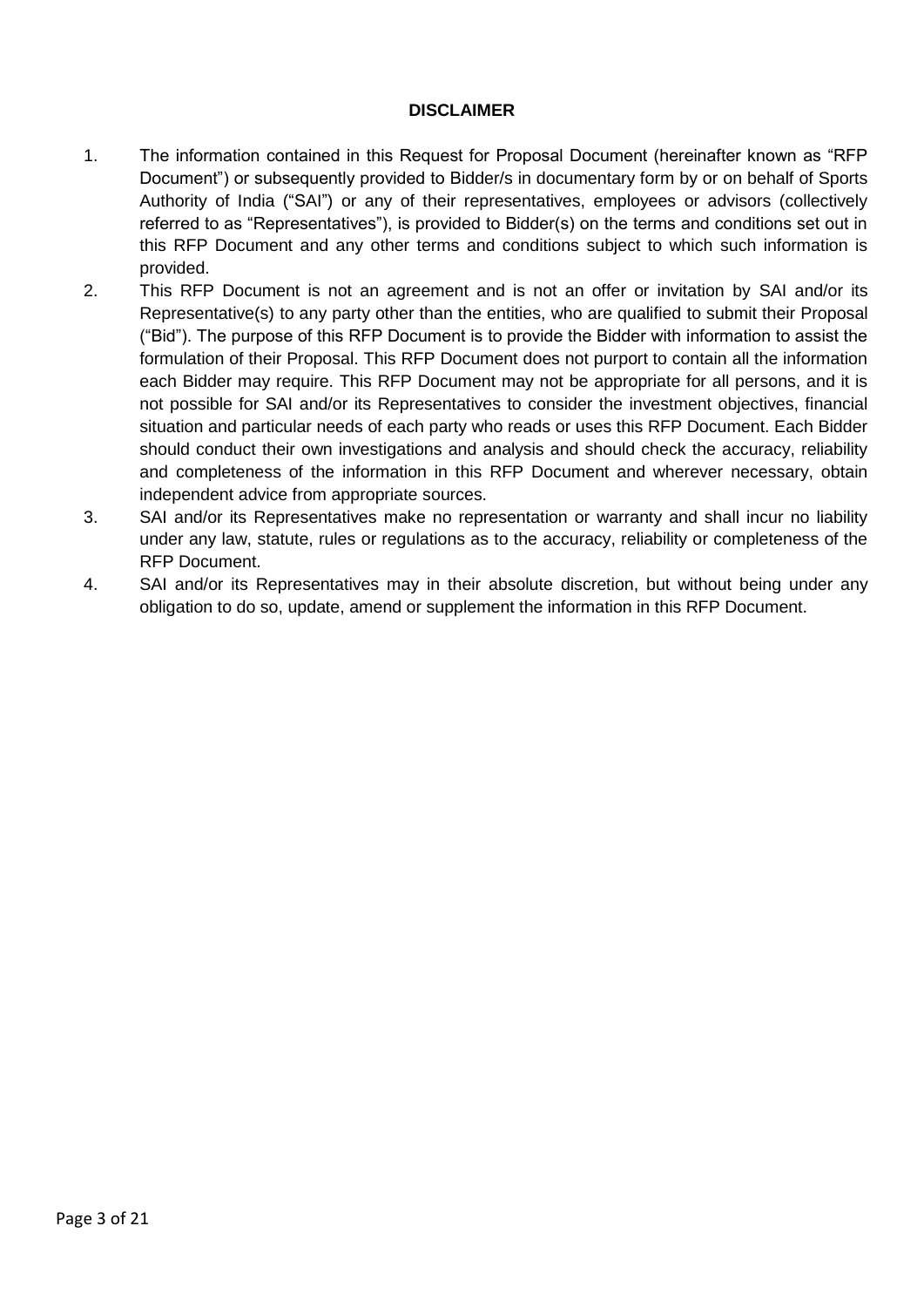## **KHELO INDIA UNIVERSITY GAMES (KIUG)**

# <span id="page-3-0"></span>**1. BRIEF OF PROGRAM**

In a move to identify and groom young sporting talents, the Government of India has approved a revamped 'Khelo India' programme under which 1,000 (one thousand) selected athletes will receive an annual scholarship of INR 500,000 (Indian Rupees Five hundred thousand) each for 8 (eight) years. The programme will also promote 20 (twenty) universities across India as hubs of sporting excellence. The revamped 'Khelo India' programme would impact the entire sports ecosystem, including infrastructure, community sports, talent identification, coaching for excellence, competition structure and sports economy.

The Ministry of Youth Affairs and Sports, , Government of India and Sports Authority of India, under the 'Khelo India' initiative, intends to conduct 5 (five) annual editions (each an "Edition" and collectively, "Editions" as the case may be) of an event under the 'Khelo India University Games' ("KIUG") umbrella, the defining national sporting event for Colleges/Universities to encourage participation and strive for sporting excellence amongst universities/colleges in India (such event being the "Event" which term shall include the Ceremonies, matches and all ancillary events held during such Event; and such matches/ fixtures being the "Games").

Khelo India University Games were introduced in Bhubaneswar, Odisha from 22nd February 2020 to March 1st 2020. The inaugural Edition of the Event was conducted for the participants of the U25 age group of university students across 29 (twenty-nine) states and 7 (seven) Union Territories of India. The Events witnessed high priority sporting disciplines and the same will be conducted in different cities over a period of five years.

The Event was a culmination of the university sports competition calendar in India, with participation from the winners and top performers of various tournaments across the country, including the Association of Indian Universities (AIU), tournaments conducted by the National Sports Federations as well as certain privatelyorganized tournaments.

Within the above ambit, it is the objective of Sports Authority of India (hereafter referred to as 'SAI') to bring in a Production Agency, who can produce the feed and assist in increasing popularity of the Event. For the sake of clarity, all Intellectual Property Rights in respect of the Games shall be owned by SAI and nothing in this RFP or in any subsequent documents shall convey transfer of ownership of such rights to the the Production Agency.

It is hereby clarified that for the purpose of this RFP, SAI will be the organisation representing the Ministry of Youth Affairs and Sports, Government of India and Sports Authority of India for the purpose of enforcing the rights under this RFP.

## <span id="page-3-1"></span>2. BID SCHEDULE

The Bid Schedule is as follows**:**

| Date of Release                        | 19.02.2022            |
|----------------------------------------|-----------------------|
| Last date for queries / clarifications | 25.02.2022 (10:30 AM) |
| Pre-Bid Conference (Video Conference)  | 25.02.2022 (11:00 AM) |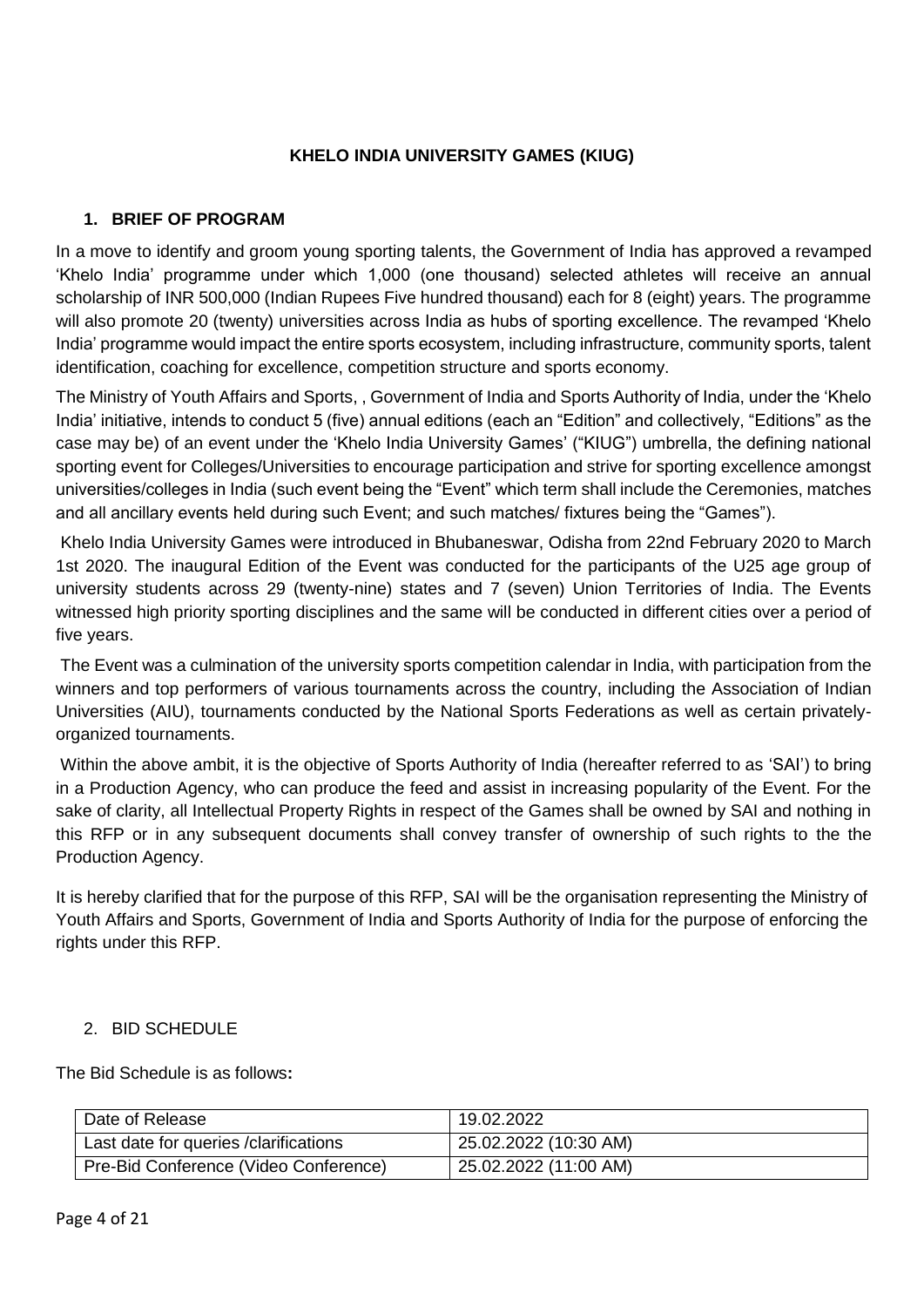|                                  | Join Zoom Meeting                      |  |  |  |  |  |  |  |
|----------------------------------|----------------------------------------|--|--|--|--|--|--|--|
|                                  | https://us02web.zoom.us/j/87860817611? |  |  |  |  |  |  |  |
|                                  | pwd=amlWZ3h0RmNOa1FENFgvSzdrQUUyZz09   |  |  |  |  |  |  |  |
|                                  | Meeting ID: 878 6081 7611              |  |  |  |  |  |  |  |
|                                  | Passcode: 1234                         |  |  |  |  |  |  |  |
| <b>Bid Submission start date</b> | 03.03.2022                             |  |  |  |  |  |  |  |
| Bid submission end date and time | 12.03.2022 (06:00 PM)                  |  |  |  |  |  |  |  |
| Opening of Bids                  | 14.03.2022 (11:30 AM)                  |  |  |  |  |  |  |  |

SAI reserves the right to vary or discontinue the process or any part thereof at its absolute discretion at any point of time.

## <span id="page-4-0"></span>**3. PERIOD OF CONTRACT**

 Period of contract shall be until successful completion of event and upon completion of all obligations of the bidder.

## <span id="page-4-1"></span>**4. ELIGIBILITY CRITERIA**

This is a limited RFP floated for the participation of following Production Agencies that have been Empanelled by SAI:

- (i) AB Sportsworkz Pvt. Ltd.
- (ii) Creative Channel
- (iii) ESP 360 Degree Solution Pvt. Ltd.
- (iv) Initium Production Pvt. Ltd.

#### <span id="page-4-2"></span>**5. BID SECURITY /EARNEST MONEY DEPOSIT (EMD)**

- 1. The bidders shall furnish along with its bid, Bid Security/Earnest Money Deposit (EMD) for an amount of Rs 6,00,000/- (Six Lacs Only)
- 2. The Bid Security is required to protect the interest of SAI against the risk of the Bidder's unwarranted conduct as amplified under subsequent sections below. Non-submission of bid security will be considered as major deviation. Bid for the project without Bid Security shall not be considered.
- 3. Bid security must be submitted to SAI before the bid submission end date and time as prescribed in the Bid Schedule in clause 2 above.
- 4. "Micro & Small Enterprises (MSEs) as defined in MSE Procurement Policy issued by Department of Micro, Small and Medium Enterprises (MSME) or are registered with the Central Purchase Organization or Start-ups as recognized by Department of Industrial Policy and Promotion (DIPP) or any other category of bidder recognized by the Government are exempted from depositing EMD in terms of Rule 170 of GFR 2017. For claiming exemption from EMD, supporting documents shall be furnished, failing which the bid will not be considered.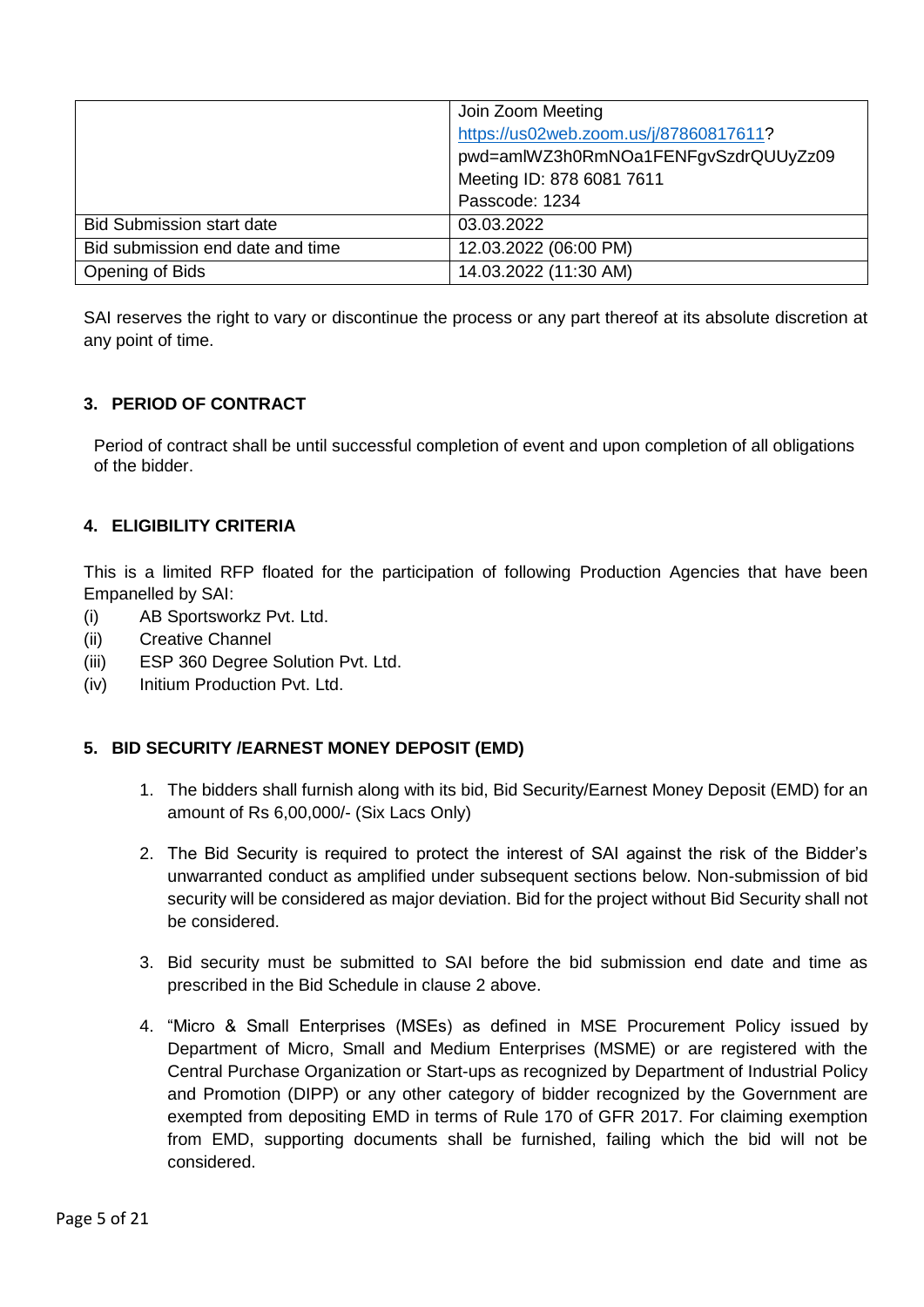- 5. The Bid Security shall be furnished in one of the following forms:
- a. Account Payee Demand Draft
- b. Banker's cheque
- c. Fixed Deposit (FDR)
- d. Bank Guarantee from any of the Commercial Banks (As per annexure IV)
- e. Insurance Surety Bonds as per OM No. F.1/1/2022- PPD Ministry of Finance, Department of Expenditure, Procurement Policy Division dated 02.02.2022.
- f. Any online acceptable method (NEFT/RTGS) as per the following details (the bidder has to submit a copy of UTR No. in case the transaction is done by this method); A/C NAME: SECRETARY, SAI (KHELO INDIA) A/C NO. : 108510100037232 BANK NAME: UNION BANK BANK BRANCH: J L N STADIUM, SPORTS AUTHORITY OF INDIA BUILDING CGO COMPLEX, NEW DELHI BRANCH CODE: 1085 IFSC CODE: UBIN0810851
- 6. Demand Draft/Bankers Cheque/FDR/BG from scheduled commercial bank drawn in favour of "SECRETARY (SAI), KHELO INDIA" payable at New Delhi are deposited in the office of KHELO INDIA, Room No. 5, 1st Floor, Ramp No 5, JLN Stadium, Lodhi Road on or before scheduled date given in this RFP.
	- 7. The Bid Security shall be valid for a period of 45 days (forty-five days) days beyond the validity period of the Bid. As validity period of Bid as per clause 6 of this RFP is 90 days, therefore, the Bid Security shall be valid for total 135 days from the date of opening of Technical Bid.
	- 8. Bid Security of unsuccessful Bidders will be returned to them without any interest, after expiry of the Bid validity period, but not later than 30 (thirty) days after conclusion of the resultant Contract. Successful Bidder's Bid Security will be returned without any interest, after receipt of Security Deposit from that Bidder.
	- 9. The EMD can be forfeited if an agency:
	- a. Withdraws or amends or impairs or derogates its bid during the period of bid validity.
	- b. Fails to accept the orders issued in its favour for execution, and / or violates the terms and conditions of the contract after submission of the bid.
	- c. Successfully gets qualified, but fails to sign the contract within the stipulated time.
	- d. Without prejudice to other rights of SAI, if it fails to furnish the required Performance Security within the specified period.

## <span id="page-5-0"></span>**6. BID VALIDITY**

- 6.1 The Bid shall remain valid for acceptance for a period of 90 days (Ninety) days after the date of Bid opening prescribed in the Bidding Document. Any Bid valid for a shorter period shall be treated as unresponsive and rejected.
- 6.2 In exceptional cases, the Bidders may be requested by SAI to extend the validity of their Bids up to a specified period. The Bidders, who agree to extend the Bid validity, are to extend the same without any change or modification of their original Bid.
- 6.3 In case the day up to which the Bids are to remain valid falls on or subsequently declared a holiday or closed day for SAI, the Bid validity shall automatically be extended up to the next working day.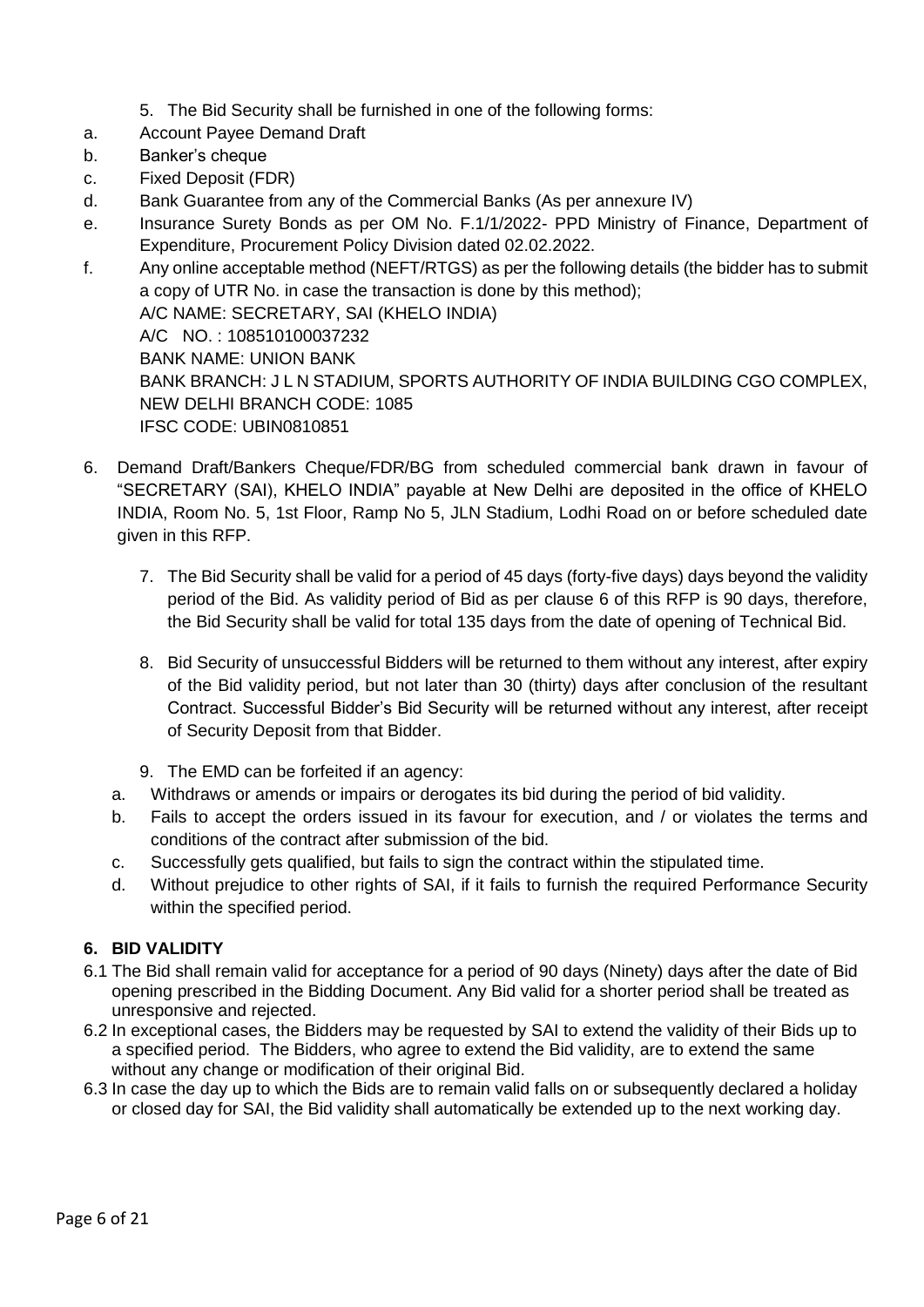# <span id="page-6-0"></span>**7. SIGNING OF BID**

- 7.1 Bid shall be typed and the same shall be signed by the bidder or by a person(s) who has been duty authorized (as mentioned in RFE for Empanelment of Production Agencies) to bind the Bidder to the contract.
- 7.2 The bid shall be duly signed at the appropriate place as indicated in the Bidding Documents and all other pages of the Bid. The Bid shall not contain any erasure or overwriting.

# <span id="page-6-1"></span>**8. CLARIFICATION OF BID**

- 8.1 Bidders requiring any clarification or elucidation on any issue in respect of the bid document may take up the same with Dy. Director, KI at procurement.kheloindia@gmail.com. SAI will respond through mail to such request provided the same is received by SAI as per the Bid Schedule. No query/clarifications will be considered after prescribed date and time.
- 8.2 Any clarification issued by SAI in response to query(ies) raised by the prospective bidders shall form an integral part of bid document and it may amount to an amendment of the relevant clauses(s) of the bid document.

# <span id="page-6-2"></span>**9. INSTRUCTIONS TO APPLICANTS**

## 9.1 **Number of Proposals and respondents**

- The RFP is non-transferable, and Proposals shall be submitted only by the respective Applicants to whom the RFP has been issued by Authority.
- Sub-contracting is not allowed under this RFP.

### 9.2 **Proposal preparation cost**

- The Applicants shall bear all costs associated with the preparation and submission of the Proposal. SAI will not be responsible and liable for any costs, regardless of the conduct or outcome of the Proposal/process.
- All papers submitted with the Proposal are neither returnable nor claimable.

## 9.3 **Right to accept and reject any or all the Proposals**

- Notwithstanding anything contained in this RFP, SAI reserves the right to accept or reject any Proposal and to annul the bidding process and reject all the Proposals, at any time without any liability or any obligation for such acceptance, rejection or annulment, without assigning any reason.
- SAI reserves the right to reject any Proposal if:
	- o At any time, a material misrepresentation is made or discovered, or
	- o The Applicant/s do/does not respond promptly and diligently to requests for supplemental information required for the evaluation of Proposals, or
	- $\circ$  The Applicant does not adhere to the formats provided in the Annexures to the RFP while furnishing the required information/details.

## 9.4 **Amendment of the RFP**

 At any time prior to the Proposal Due Date, the SAI, for any reason, whether at its own initiative or in response to a clarification requested by eligible Applicant/s, may modify the RFP by issuance of an addendum. Such amendments shall be uploaded on the e-procurement website <http://eprocure.gov.in/eprocure/app> through a corrigendum and form an integral part of the e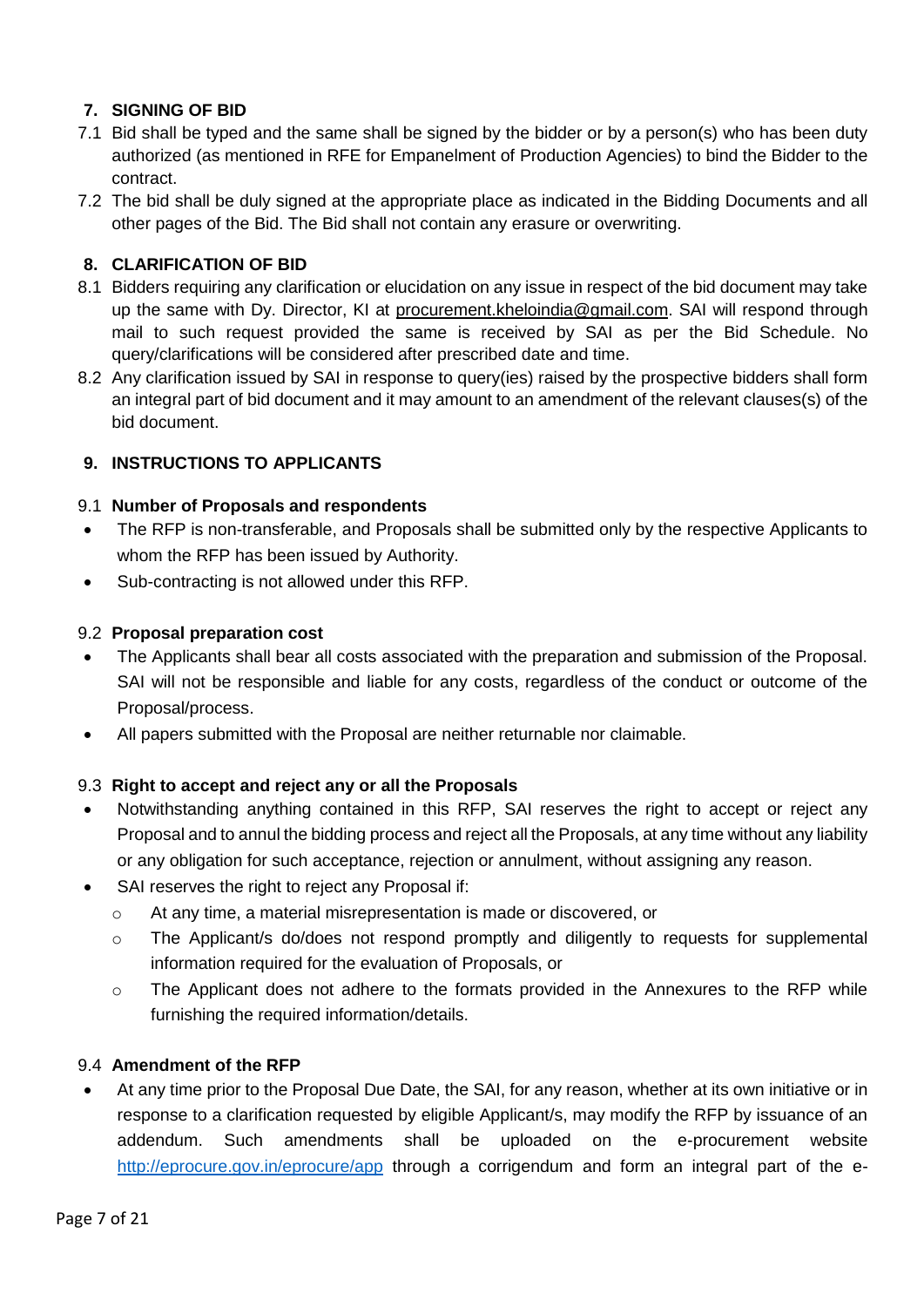bid/Proposal document. The relevant clauses of the e-bid/Proposal document shall be treated as amended accordingly. It shall be the sole responsibility of the prospective Applicant to check the above-mentioned website from time to time for any amendment in the RFP document/s. In case of failure to get the amendments, if any, the SAI shall not be responsible for it.

 In order to provide the Applicants a reasonable time to examine the addendum, or for any other reason, SAI may, at its own discretion, extend the Proposal Due Date.

### 9.5 **Data identification and collection**

- It is desirable that the Applicants submit their Proposal/s after verifying the availability of the data, information and/or any other matter considered relevant.
- It would be deemed that by submitting the Proposal, the Applicant has:
	- $\circ$  Made a complete and careful examination and accepted the RFP in totality;
	- o Received all relevant information requested from SAI and:
	- $\circ$  Made a complete and careful examination of the various aspects of the Scope of Work.
- SAI shall not be liable for any mistake or error on the part of the Applicant in respect of the above.

### **Preparation and submission of Proposals**

### 9.6 **Language and currency**

- The Proposal and all related correspondence and documents should be written in the English language. Supporting documents and printed literature furnished by the Applicants with the Proposal may be in any other language provided that they are accompanied by appropriate translations of the pertinent passages in the English language. Supporting materials, which are not translated into English, may not be considered for evaluation. For the purpose of interpretation and evaluation of the Proposal, the English language translation shall prevail.
- The currency for the purpose of the Proposal shall be the Indian National Rupee (INR).

## 9.7 **Format and signing of Proposals**

- The Applicants shall prepare electronic copies of the technical and financial e-bid/Proposals separately.
- The Applicants should provide all the information as per the RFP and in the specified formats. SAI reserves the right to reject any Proposal which is not submitted in the specified formats.
- In case the Applicants intends to provide additional information for which specified space in the given format is not sufficient, it can be furnished in duly stamped and signed PDFs.

#### 9.8 **Submission of e-bid/Proposal**

 The bid submission module of e-procurement website [http://eprocure.gov.in/eprocure/appe](http://eprocure.gov.in/eprocure/app)nables the Applicants to submit the Proposal online in response to this RFP published by the SAI. Submission can be done till the Proposal Due Date specified in the RFP. The Applicants should start the process well in advance so that they can submit their Proposal in time. The Applicants should submit their Proposal considering the server time displayed in the e- procurement website. This server time is the time by which the submission activity will be allowed on the Proposal Due Date indicated in the RFP schedule. Once the submission date and time has passed, the Applicants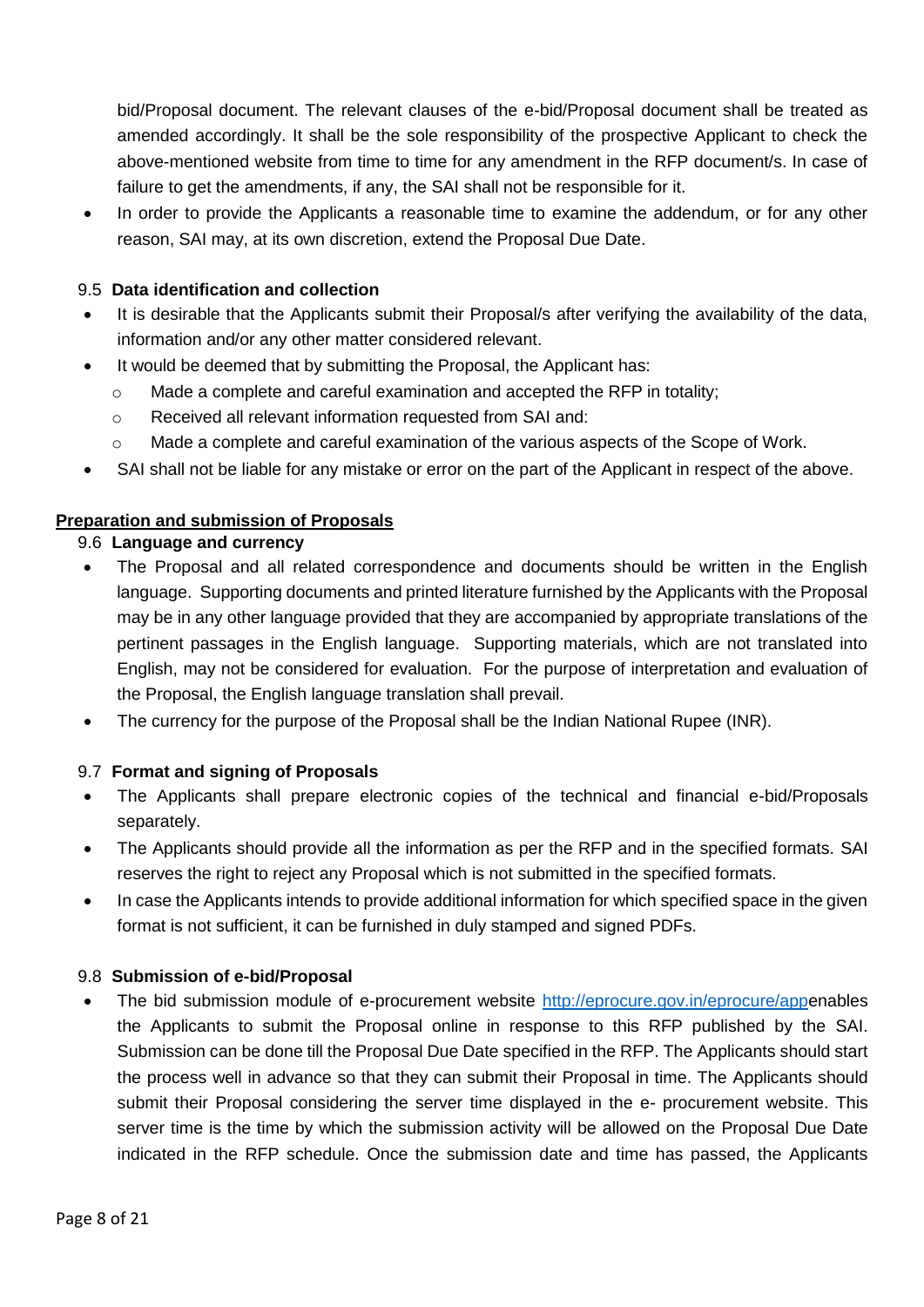cannot submit their Proposals. For delay in submission of Proposal due to any reasons, the Applicants shall only be held responsible.

- The Applicants have to follow the following instructions for submission:
	- o For participating through the e-tendering system, it is necessary for the Applicants to be the registered users of the e-procurement website [http://eprocure.gov.in/eprocure/app.](http://eprocure.gov.in/eprocure/app)
	- $\circ$  In addition to the normal registration, the Applicant has to register with his/her Digital Signature Certificate (DSC) in the e-tendering system and subsequently he/she will be allowed to carry out his/her e-bid/Proposal submission activities. Registering the DSC is a one-time activity. Before proceeding to register his/her DSC, the Applicant should fist log on to the e-tendering system using the user login option on the home page with the login ID and password with which he/she has registered.
	- o For successful registration of DSC on e-procurement website [http://eprocure.gov.in/eprocure/appt](http://eprocure.gov.in/eprocure/app)he Applicant must ensure that he/she should possess class-2/class-3 DSC issued by any Certifying Authorities approved by Controller of Certifying Authorities, Government of India, as the e-procurement website [http://eprocure.gov.in/eprocure/appi](http://eprocure.gov.in/eprocure/app)s presently accepting DSC issued by these authorities only. The Applicant can obtain user login ID and perform DSC registration exercise above even before e-bid/Proposal submission date starts. SAI shall not be held responsible if the Applicant fails to submit his/her e-bid/Proposal before the Proposal Due Date due to DSC registration problem.
	- $\circ$  The Applicant can search for active tenders through "search active tenders" link, select a tender in which he/she is interested in and then move it to 'My Tenders' folder using the options available in the e-bid submission menu. After selecting the tender, for which the Applicant intends to ebid/Proposal, from "My tenders" folder, the Applicant can place his/her e-bid/Proposal by clicking "pay offline" option available at the end of the view tender details form. Before this, the Applicant should download the RFP document including financial format and study them carefully. The Applicant should keep all the documents ready as per the requirements of RFP document in the PDF format.
	- $\circ$  After clicking the 'pay offline' option, the Applicant will be redirected to terms and conditions page. The Applicant should read the terms & condition before proceeding to fill in the Bid Processing Fee offline payment details. After entering and saving the Bid Processing Fee details form so that "Bid document preparation and submission" window appears to upload the documents as per technical and financial schedules/packets given in the tender details. The details of the RTGS should tally with the details available in the scanned copy and the date entered during e-bid/Proposal submission time otherwise the e-bid/Proposal submitted will not be accepted.
	- $\circ$  Before uploading, the Applicant has to select the relevant DSC. He may be prompted to enter the DSC password, if necessary. For uploading, the Applicant should click "browse" button against each document label in technical and financial schedules/packets and then upload the relevant PDF files already prepared and stored in the Applicant's computer.
	- o The Applicant should click "Encrypt" next for successfully encrypting and uploading of required documents. During the above process, the e-bid/Proposal documents are digitally signed using the DSC of the Applicant and then the documents are encrypted/ locked electronically with the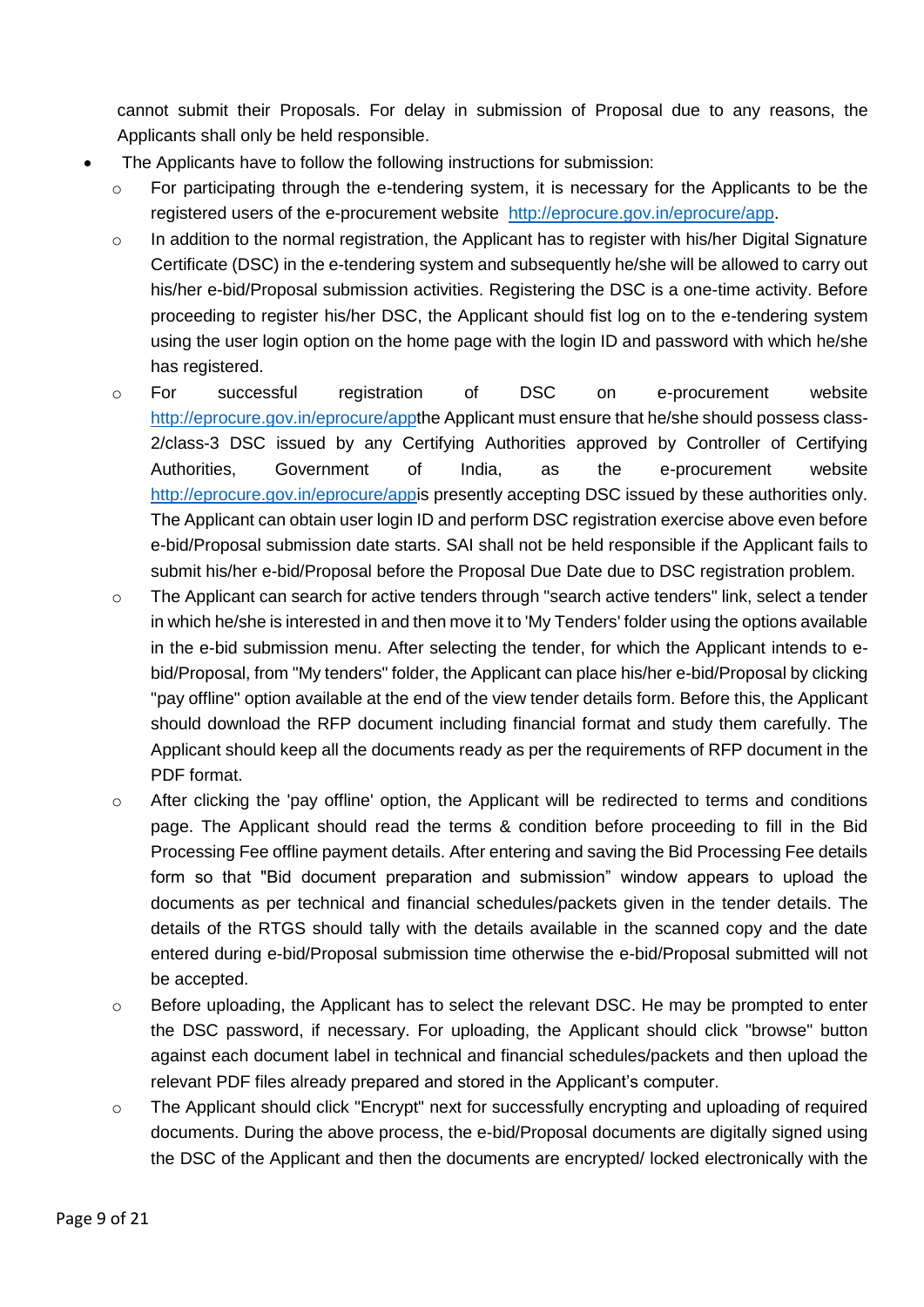DSC's of the bid openers to ensure that the e-bid/Proposal documents are protected, stored and opened by concerned bid openers only.

- $\circ$  After successful submission of e-bid/Proposal document, a page giving the summary of e-bid submission will be displayed confirming end of e-bid/Proposal submission process. The Applicant can take a printout of the bid summary using the "print" option available in the window as an acknowledgement for future reference.
- o Fit India Mission reserves the right to cancel any or all e-bids/Proposals without assigning any reason.

### 9.9 **Deadline for submission**

 E-bid/Proposal (technical and financial) must be submitted by the Applicant at e-procurement website [http://eprocure.gov.in/eprocure/appn](http://eprocure.gov.in/eprocure/app)o later than the time specified on the Proposal Due Date. SAI may, at its discretion, extend this deadline for submission of Proposal by amending the RFP document, in which case all rights and obligations of the SAI and Applicants previously subject to the deadline will thereafter be subject to the deadline, as extended.

#### 9.10**Late submission**

 The server time indicated in the bid management window on the e- procurement website [http://eprocure.gov.in/eprocure/appw](http://eprocure.gov.in/eprocure/app)ill be the time by which the e-bid/Proposal submission activity will be allowed till the permissible date and time scheduled in the e-tender. Once the e-bid/Proposal submission date and time is over, the Applicant cannot submit his/her e-bid/Proposal. Applicant has to start the bid submission well in advance so that the submission process passes off smoothly. The Applicant will only be held responsible if his/her e-bid/Proposal is not submitted in time due to any of his/her problems/faults, for whatsoever reason, during the e-bid/Proposal submission process.

#### 9.11**Withdrawal and resubmission of Proposal**

- At any point of time, an Applicant can withdraw his/her Proposal submitted online before the Proposal Due Date. For withdrawing, the Applicant should first log in using his/her login ID and password and subsequently by his/her DSC on the e-procurement website [http://eprocure.gov.in/eprocure/app.](http://eprocure.gov.in/eprocure/app) The Applicant should then select "My bids" option in the bid submission menu. The page listing all the bids submitted by the Applicant will be displayed. Click "View" to see the details of the bid to be withdrawn. After selecting the "bid withdrawal" option, the Applicant has to click "Yes" to the message- "Do you want to withdraw this bid?" displayed in the bid information window for the selected bid. The Applicant also has to enter the bid withdrawing reasons and upload the letter giving the reasons for withdrawing before clicking the "Submit" button. The Applicant has to confirm again by pressing "OK" button before finally withdrawing his/her selected e-bid/Proposal.
- No e-bid/Proposal may be withdrawn in the interval between the Proposal Due Date and the Proposal Validity Period. Withdrawal of an e-bid/Proposal during this interval may result in the Applicant's forfeited of his/her e-bid/Proposal security.
- The Applicant can re-submit his/her e-bid/Proposal as when required till the e-bid submission end date and time. The e-bid/Proposal submitted earlier will be replaced by the new one. The payment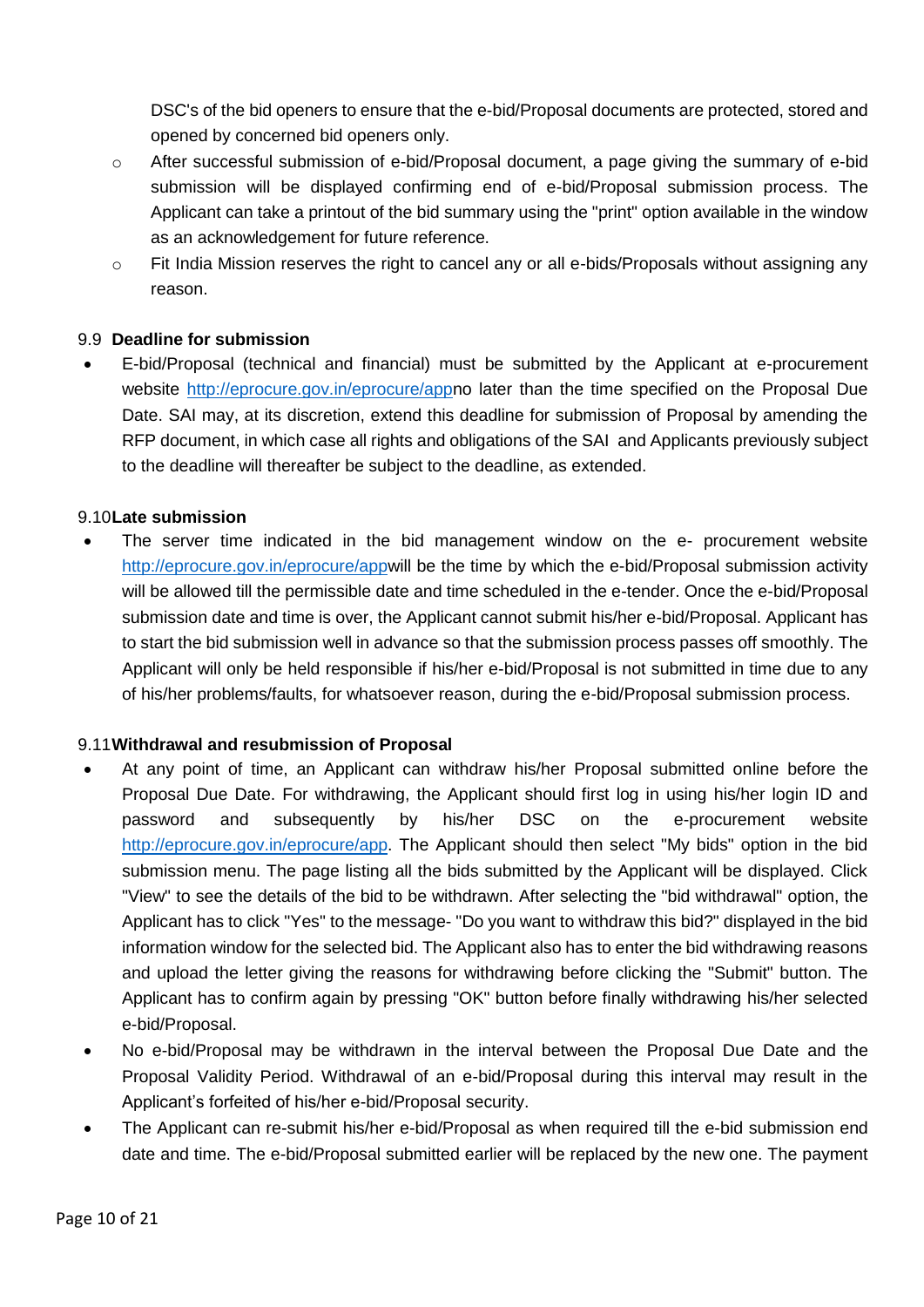made by the Applicant earlier will be used for revised e-bid and the new e-bid submission summary generated after the successful submission of the revised e-bid will considered for evaluation purposes. For resubmission, the Applicant should first log in using his/her login Id and password and subsequently by his/her digital signature certificate on the e-procurement websit[ehttp://eprocure.gov.in/eprocure/app.](http://eprocure.gov.in/eprocure/app) The Applicant should then select "My bids" option in the bid submission menu. The page listing all the bids submitted by the Applicant will be displayed. Click "View" to see the detail of the e-bid to be resubmitted. After selecting the "bid resubmission" option, click "Encrypt & upload" to upload the revised e-bids documents.

- The Applicant can submit their revised e-bids/Proposals as many times as possible by uploading their e-bid documents within the scheduled date & time for submission of e-bids/Proposals.
- No e-bid can be resubmitted subsequently after the deadline for submission of e-bids.

## 9.12**Selection of the Agency**

 From the time the Proposals are opened to the time the contract is awarded, if any Applicant wishes to contact the SAI, on any matter related to their Proposal it should do so in writing. Any effort by the Applicants to influence any officer or bearer of the SAI in the Proposal evaluation or contract award decisions may result in the rejection of the Applicant's Proposal.

### 9.13**Opening of Proposals**

- SAI will open all technical e-bids/Proposals, in the presence of Applicant`s representatives who choose to attend on the prescribed date of opening at the SAI office.
- The Applicant's representatives who are present shall sign a register evidencing their attendance. In the event of the specified date e-bid/Proposal opening being declared a holiday for the SAI, the e-bids shall be opened at the appointed time and place on the next working day. The Applicant who is participating in e-bid/Proposal should ensure that the RTGS of Bid Processing Fee must be submitted in the prescribed account of Khelo India within the duration (strictly within opening & closing date and time of individual e-bid/Proposal) of the work as mentioned in RFP, otherwise, in any case, bid shall be rejected.
- The Applicants names and the presence or absence of requisite e-bid/Proposal security and such other details as the SAI at its discretion may consider appropriate, will be announced at the opening. The names of such Applicants not meeting the technical specifications and qualification requirement shall be notified subsequently.

#### <span id="page-10-0"></span>**10. BID EVALUATION**

10.1The bid submitted by eligible bidders only will be considered for evaluation as defined clause 4 of the RFP.

#### <span id="page-10-1"></span>**11. COMPARISON OF BIDS AND AWARD CRITERIA**

- 11.1Bids shall be evaluated on the basis of financial bids submitted by the bidders.
- 11.2The bidder who has quoted lowest cost shall be declared as L1 and shall be awarded the Bid.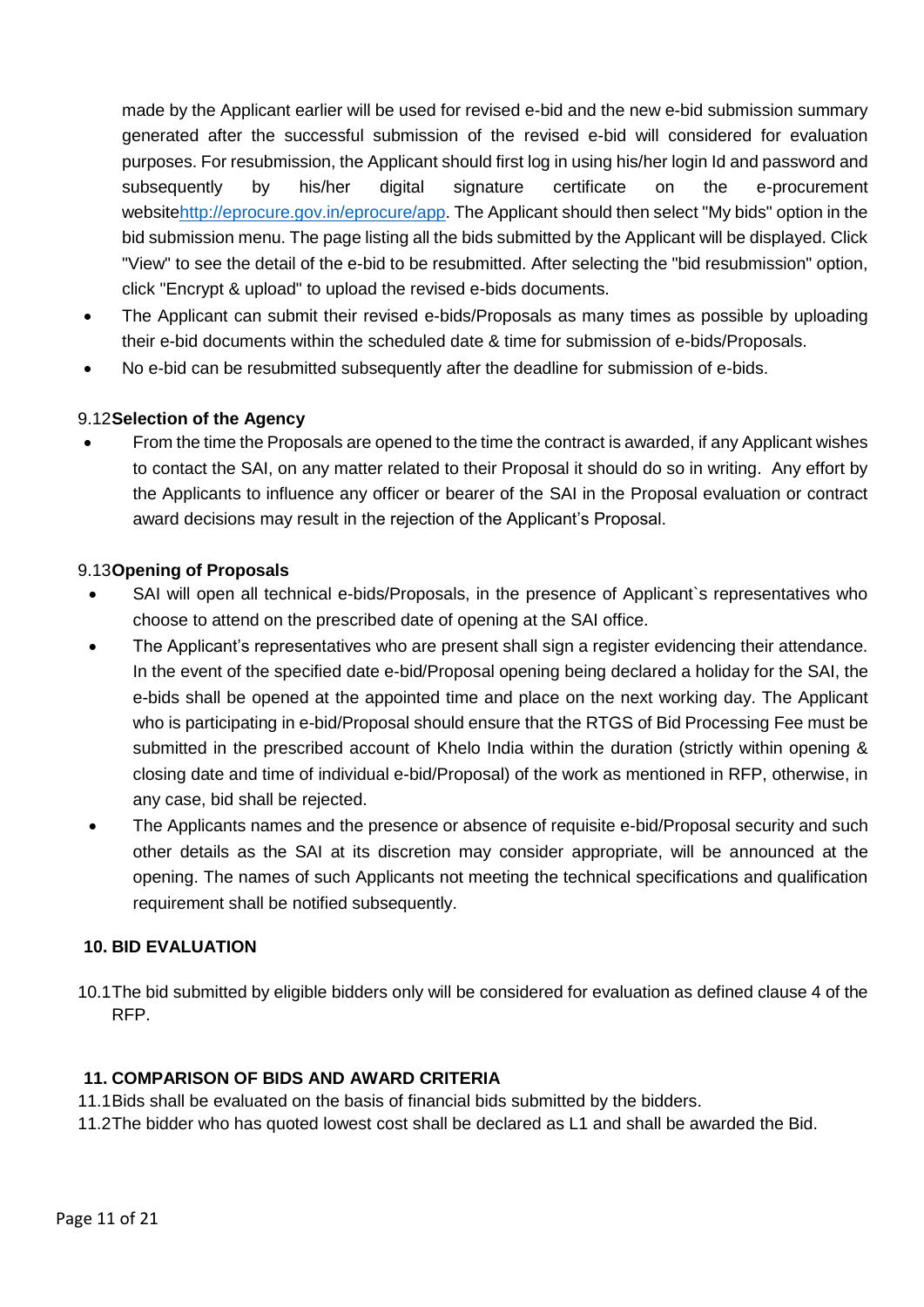### <span id="page-11-0"></span>**12. RIGHT TO VARY SCOPE OF WORK**

12.1This RFP is only illustrative in nature and all narrations are intended to be used by the Bidder as preliminary background information. This RFP does not necessarily contain all the relevant information in relation to the Bid process and SAI reserves the right to withdraw the RFP and/ or add, amend, review the requirements or information contained in this RFP at any time prior to the submission of the Bid.

### <span id="page-11-1"></span>**13. AWARD OF CONTRACT**

- 13.1SAI reserves the right to accept/reject a bid, to cancel/abort the RFP process and/or reject all bids at any time prior to award of contract, without thereby incurring any liability to the empanelled agencies on the grounds of such actions taken by SAI.
- 13.2The Bid of the Eligible Bidder who submits the lowest Financial/Price bid/L1 (overall price) will be rated as the 'Best Bid' and will be declared as the successful Bidder.

### <span id="page-11-2"></span>**14. PERFORMANCE SECURITY**

- 14.1 The selected Bidder to whom the Purchase Order (PO) / Work Order (WO) is issued shall be required to give Performance Security ("PS") for the amount equivalent to 3% of the contract value inclusive of tax. Performance Security shall be in the form of Insurance Surety Bonds as per OM No. F.1/1/2022- PPD, Government of India, Ministry of Finance, Department of Expenditure, Procurement Policy Division, dated 02.02.2022 or Bank Guarantee (BG) of any Commercial Bank drawn (as per Annexure V) in the name of "SECRETARY (SAI), KHELO INDIA" payable at New Delhi to be deposited in the office of Khelo India, 1st Floor, SAI Headquarters, JLN Stadium Complex, Entry Gate No 10, Lodhi Road, New Delhi.
- 14.2 SAI will have the right to invoke the PS without assigning any reasons if the selected Bidder defaults or deemed to have defaulted or in the case of non-acceptance of the purchase orders/work order/scope of work and/or default in any terms of the tender documents and empanelment will be cancelled.
- 14.3 Successful bidder shall be required to give PS within 14 days of issuance of Notification of Award by SAI. In the event of default in submission of PS within the stipulated time, the Agency shall be liable for a penalty amounting to 0.1% (Zero Point One Percent) of the PO value per day of delay subject to a maximum delay of 7 (seven) days. If delay continues beyond 7 (seven) days, SAI shall have the right to cancel empanelment with the right to other legal remedies that may be available under law.
- 14.4 The PS shall be immediately replenished by the Bidder in the event PS is invoked by SAI.
- 14.5 The PS should remain valid for an additional period of 60 (Sixty) days beyond the timelines mentioned in the PO. For example, if the timelines mentioned to complete a deliverable in the PO is for 6 months, the PBG shall be valid till 6 months + 90 days from the date of project initiation.
- 14.6 In the event wherein a PO is released by SAI for project renewal or a fresh PO is released, the bidder shall ensure extension / submission of PBG with 15 days of issuance of the PO.

### <span id="page-11-3"></span>**15. TERMS OF PAYMENT**

- 15.1The payments shall be made in instalments as under:
	- a) *Phase I* **–** Advance Payment amounting to 20% of the Work Order value will be made after signing of the contract against submission of Bank Guarantee of the equivalent amount.
	- b) *Phase II* **–**Upto 90% of the total Work Order will be released as part payment (after adjusting 20% advance released as Phase I), according to Invoices/bills raised (as per actual) subject to verification of successful completion (in terms of quantity, quality and timelines) from designated officers. Please note that the 20% advance payment made earlier will be adjusted while releasing part payment.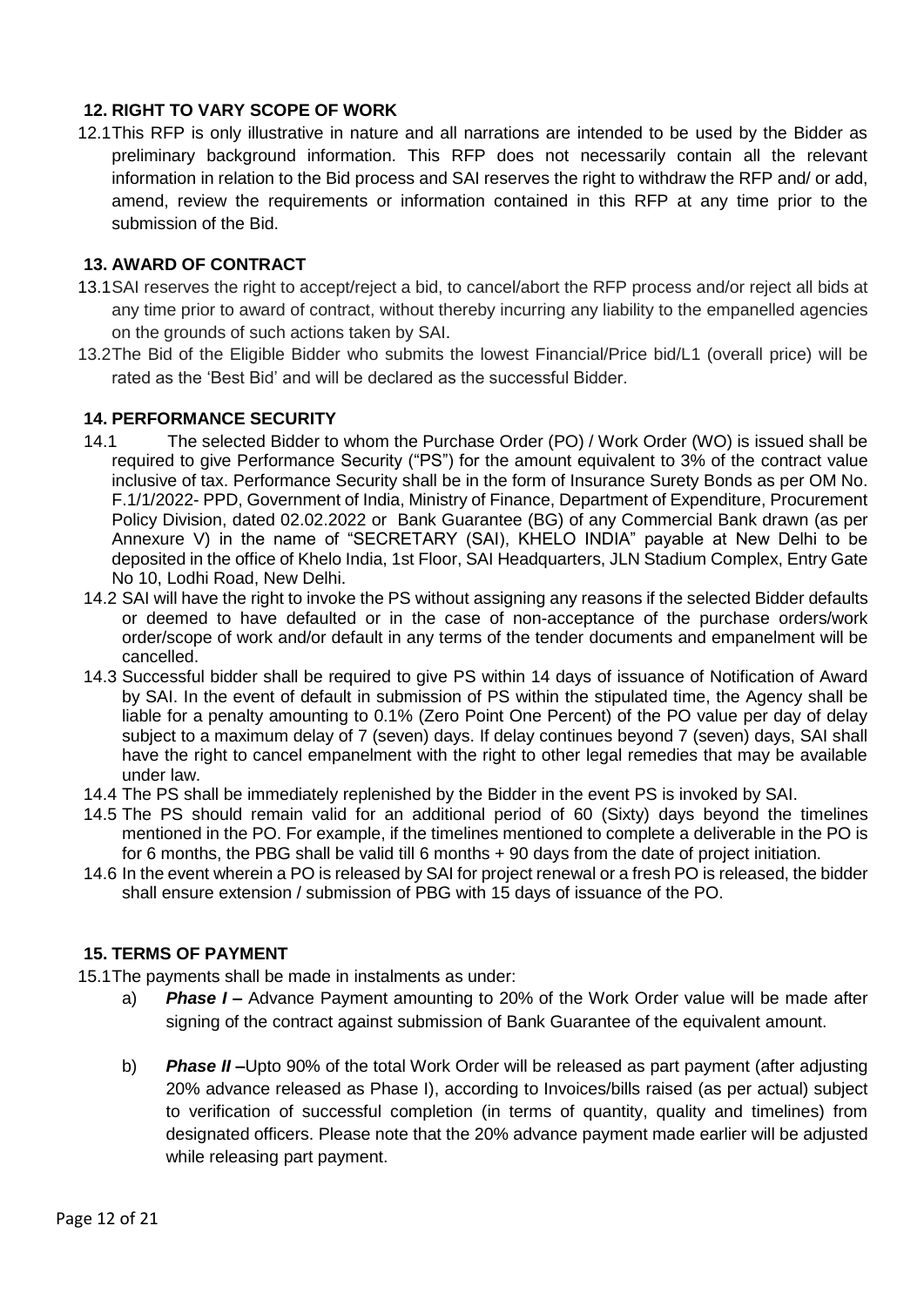- c) *Phase III* **–** Final Payment: 10% of the Work Order value will be made after final acceptance of all documentation and reports of the Event.
- 15.2The Agency to submit Bank Guarantee of equal amount for release of advance payment as per standards mentioned in General Financial Rules 2017 (GFR) issued by Ministry of Finance, Government of India. This Bank Guarantee shall be returned after the whole amount is adjusted after settlement of Invoices.
- 15.3Final Billing will be done on actual orders placed.
- 15.4The Agency has to ensure that any additional work done by the agency has to be approved by the Khelo India/SAI in writing; otherwise it will not be considered for payments.
- 15.5All billed items are to be signed off respectively from SAI/ Designated Officer/Committee regarding quantity, quality and successful completion as per agreed timelines.

### <span id="page-12-0"></span>**16. INTELLECTUAL PROPERTY**

The Production Agency must ensure that all intellectual property including but not limited to Khelo India logo, creatives, any works, brand names, trade names, service marks, and trademarks etc., related to Khelo India shall belong to SAI. In no event, the Production Agency shall, either directly or indirectly, register, file or attempt to register or file any intellectual property in its own name.

The Production Agency shall be solely responsible for any violation or infringement of any trademarks, trade names, copyrights, patents of any person, firm or company, personal rights of privacy, religious beliefs and/or any other rights of any other person including for adherence of regulations, administrative and judicial orders etc.

All exploitation rights including without limitation promotion / sponsorships / distribution / marketing / telecast etc. shall vest with SAI and the Production Agency shall not have any right to sell/market the said event to any party.

The relationship between the parties hereto shall be on a Principal-to-Principal basis and shall not be deemed to be a joint venture, partnership or agency of any nature whatsoever between them.

The Production Agency undertakes and confirms that it shall comply with all requisites, laws and regulations, necessary insurances, that are required to be complied with for conducting the event and the creation, as well as exclusive assignment of all rights in favour of SAI, the Production Agency shall keep SAI indemnified and hold SAI harmless from any and all claims including claims for infringement, losses, demands, damages, costs, charges, expenses that may prejudice SAI's interests and benefits, in any way whatsoever.

SAI shall not be responsible in any way for any unfulfilled obligations and/or liabilities of the Production Agency and/or its Affiliates/Associations etc. and/or its agents towards any person, party, company, organization in connection with pending obligations, the finance, employment of other contractual and non-contractual.

Agreements/arrangements of whatsoever nature, whether or not in relation to the event and production the Agency shall continue to be solely responsible for the same.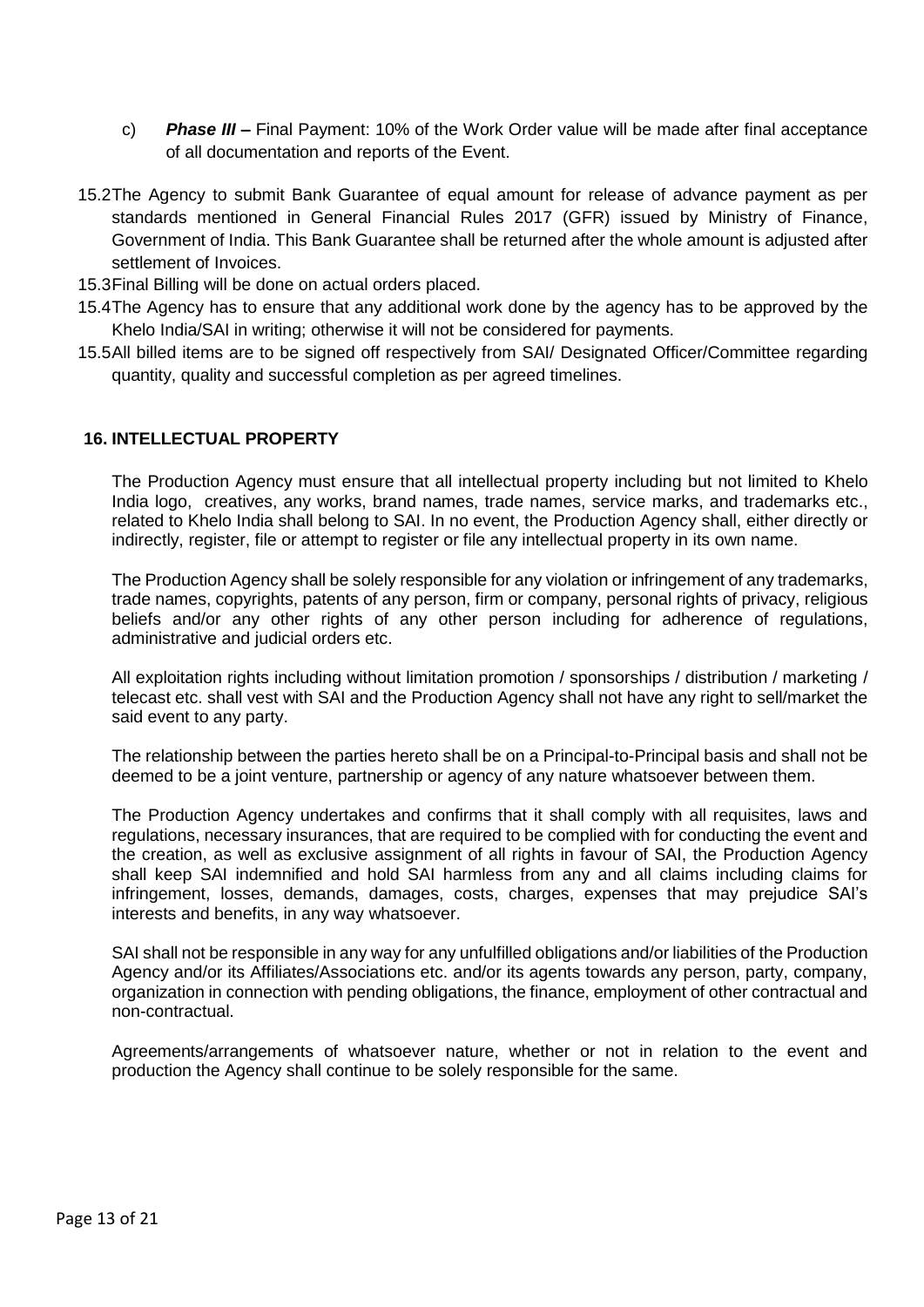# <span id="page-13-0"></span>**17. PENALTY CLAUSE**

- 17.1During the term of the Contract, SAI, at its sole discretion, will assess the Agency's performance periodically regarding fulfilment of its obligations. It is contemplated that this assessment of the Agency's performance shall be based on
	- Any delay in any sports feed going live as scheduled due to any production related issue shall attract 30% penalty of the contract value
- 17.3Any failure by the Production Agency in maintaining its contractual obligations shall render the Production Agency liable to any or all of the following sanctions:
	- i. Imposition of Penalty as per Clause 17.2 above,
	- ii. Forfeiture of its Performance Security
	- iii. Termination of the Contract for default and
	- iv. Termination of Empanelment
- 17.4 SAI shall be entitled to terminate this contract immediately upon a written notice, in case the Production Agency is in material breach and/or fail to fulfill its obligations as promised under this agreement provided the Production Agency fails to remedy such breach immediately upon notification of the breach.
- 17.5 In case the event is cancelled, terminated or postponed due to default, breach and/or reasons owing to the Production Agency. SAI shall be entitled to seek immediate refund of the total amount paid to the Production Agency till the date of termination with reasonable interest thereupon besides damages.
- 17.6 Any dispute or difference arising between the Agency and SAI shall be mutually resolved through amicable discussions failing which a Sole Arbitrator mutually appointed by both the parties, arbitration proceedings would be held under the provisions of the Arbitration and Conciliation Act, 1996 as amended. The procedure and fee of the Arbitrator shall be in accordance with prevailing policies and procedures of SAI. Any dispute/differences not being the subject matter of such arbitration shall be subject to the jurisdiction of the Courts of Law at Delhi/New Delhi only, as per laws of India.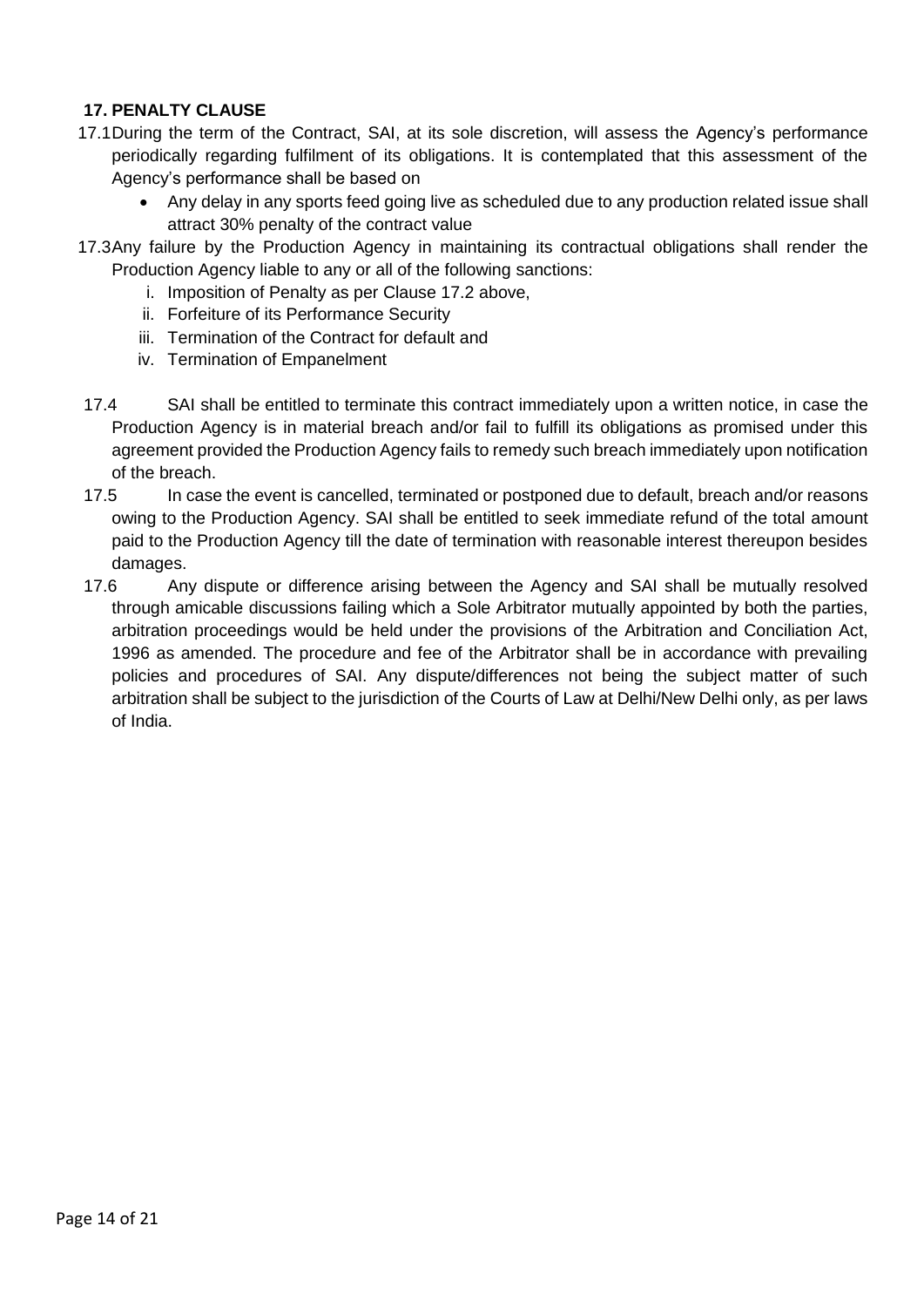## <span id="page-14-0"></span>**Annexure I| PRICE BID**

## **TO BE FILLED ONLY IN PROVIDED BOQ ON CPP PORTAL**

**Name of Work:** Proposal by the Production Agency for Production of Khelo India University Games 2021

| <b>S. No.</b>      | <b>Element</b>                                            | Qty. | <b>Cost in</b><br><b>Rupees</b> | GST/<br>other<br><b>Taxes</b><br>(if any) | <b>Total</b> |  |  |  |
|--------------------|-----------------------------------------------------------|------|---------------------------------|-------------------------------------------|--------------|--|--|--|
|                    | Production of Khelo India<br><b>University Games 2021</b> |      | <b>XXX</b>                      | <b>XXX</b>                                | <b>XXX</b>   |  |  |  |
| <b>GRAND TOTAL</b> |                                                           |      |                                 |                                           |              |  |  |  |

- **The bidders are required to mandatorily submit detailed element wise cost breakup of all the components (including but not limited to the elements listed under Production Specifications) along with the financial bid in [\*.pdf] format. Also, bidders must ensure that the costs are exclusive of the services available with SAI.**
- All work should be carried out in consultation with designated committee of SAI.
- The bidders are advised to conduct physical visits to the venue(s) for proper assessment of cost of items.

**Note:**

- a. GST as applicable on date shall be paid extra by SAI on submission of documentary proof at the time of submission of invoices.
- b. No conditions should be attached to the price proposal.
- c. The amount should be quoted in both figure and words. In case of discrepancies in the prices mentioned in the figure and word, the prices mentioned in the words shall be considered as final price.
- d. If additional Kits are required by SAI, then cost of additional shall be calculated on Pro-rata basis.

Signature of the Agency: Address: Date: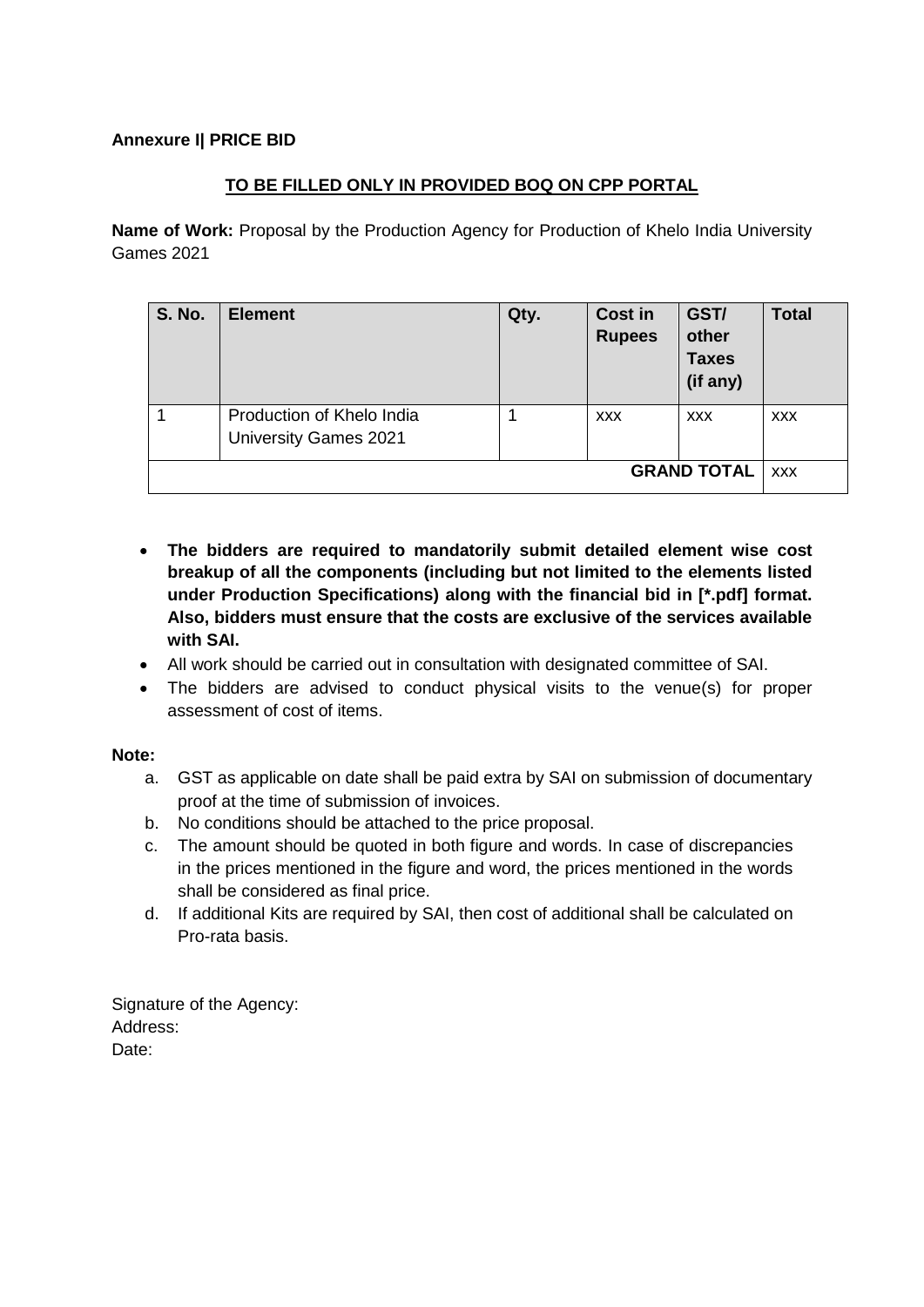# <span id="page-15-0"></span>**Annexure II | SCOPE OF SERVICES**

It is the intent of SAI that the Event should be produced in a manner that conveys an international look and feel and lends stature to the Games.

The Agency will be required to provide the following services:

- produce the entire event (KIUG-2021);
- produce the Opening, Closing and other Ceremonies of the Event;
- produce a minimum number of hours of the Event;
- produce the Event in accordance with minimum specifications provided below;

Accordingly, the following are the minimum specifications for 1 (one) kit of production

| <b>Camera and Lenses</b> | 8 x Complete Camera Chain with Tripod; with the ability to       |  |  |  |  |  |  |
|--------------------------|------------------------------------------------------------------|--|--|--|--|--|--|
|                          | increase to a 12 camera chain if needed                          |  |  |  |  |  |  |
|                          | 2x 75X lenses, 1x 40X lens, 2x 22X lens, 2x 14J lens, 1x         |  |  |  |  |  |  |
|                          | <b>Fisheye Lens</b>                                              |  |  |  |  |  |  |
|                          | At least 2 kits will need a super slow motion / ultra motion     |  |  |  |  |  |  |
|                          | camera. One of the cameras with lens of 75X can be used a        |  |  |  |  |  |  |
|                          | super slow motion / ultra motion camera                          |  |  |  |  |  |  |
| <b>Replay System</b>     | 2 XT3 EVS replay machines, networked and with all relevant       |  |  |  |  |  |  |
|                          | licenses                                                         |  |  |  |  |  |  |
| <b>Audio</b>             | Minimum 48 Channel digital audio mixer                           |  |  |  |  |  |  |
|                          | Effects Mics to pick ambience from playing field and audience    |  |  |  |  |  |  |
|                          | stand                                                            |  |  |  |  |  |  |
|                          | Mics on Cameras                                                  |  |  |  |  |  |  |
|                          | Hand held mics with Event branding for interviews, Toss etc      |  |  |  |  |  |  |
|                          | IFB for guest and presenter                                      |  |  |  |  |  |  |
|                          | Commentary Unit with lip mics and all necessary accessories      |  |  |  |  |  |  |
|                          |                                                                  |  |  |  |  |  |  |
| <b>Other Equipment</b>   | Vision Desk 2 ME with sufficient inputs and AUX, RAM for clip    |  |  |  |  |  |  |
|                          | storage and playback with Micros                                 |  |  |  |  |  |  |
|                          | Live Graphics and scoring system (animation, 3 D GFX), score     |  |  |  |  |  |  |
|                          | bug, clock, full pages, lower third - designs to be pre-approved |  |  |  |  |  |  |
|                          | by SAI                                                           |  |  |  |  |  |  |
|                          | Power supply with redundancy (UPS) and proper distribution (     |  |  |  |  |  |  |
|                          | two generators)                                                  |  |  |  |  |  |  |
|                          | Communications with all relevant production crew                 |  |  |  |  |  |  |
|                          | 3 X Multiviewer programmable/Monitor wall/Monitors for all       |  |  |  |  |  |  |
|                          | positions                                                        |  |  |  |  |  |  |
|                          | Audio Video Router                                               |  |  |  |  |  |  |
|                          | <b>Audio Video Cables</b>                                        |  |  |  |  |  |  |
|                          | Power cables                                                     |  |  |  |  |  |  |
|                          | Uplink HD 9 MZ (Kit and space) on either Intelsat20 or Asiasat5  |  |  |  |  |  |  |
|                          | <b>GPS clock</b>                                                 |  |  |  |  |  |  |
|                          | Recorders for archive x 2                                        |  |  |  |  |  |  |
| <b>Crew</b>              | Relevant crew with appropriate sports experience to man all      |  |  |  |  |  |  |
|                          | positions                                                        |  |  |  |  |  |  |
| <b>Commentators and</b>  | Relevant commentators and presenters with experience of          |  |  |  |  |  |  |
| <b>Presenters</b>        | International Events, multiple sports discipline events and      |  |  |  |  |  |  |
|                          | knowledge of each specific sport of KIUG 2021.                   |  |  |  |  |  |  |
|                          | The Commentator shall cater to multi-language requirement        |  |  |  |  |  |  |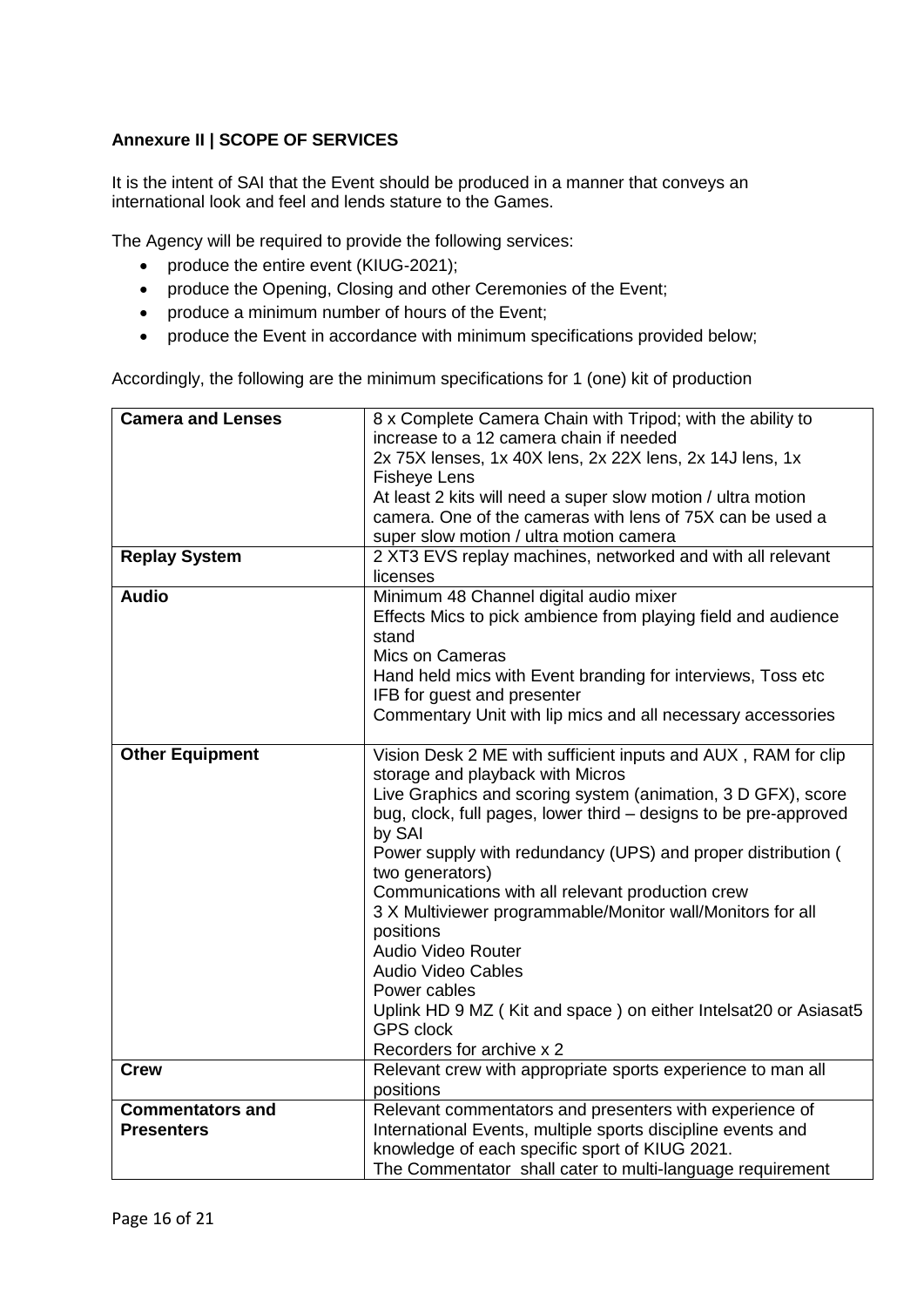| <b>Look and Feel</b>   | To be in sync with on-ground look.<br>Opening Titles, Bumpers and all Live Graphics templates must<br>have an international look and feel          |
|------------------------|----------------------------------------------------------------------------------------------------------------------------------------------------|
| <b>Production</b>      | HD Quality Feed on :<br>(i) Doordarshan or any other Channels<br>(ii) Digital Platforms<br>A Highlight Package of 20 Minutes to be produced daily. |
| <b>Non-Live events</b> | 4 x ENG kits, with edit facilities for colour and outside stories                                                                                  |

### SUGGESTED DEADLINES

| <b>S. No.</b> | Work to be ensured                                                                  | <b>Deadline</b>                                               |  |  |  |  |  |
|---------------|-------------------------------------------------------------------------------------|---------------------------------------------------------------|--|--|--|--|--|
|               | Set up of Opening Ceremony                                                          | 24-48 Hours before commencement of<br><b>Opening Ceremony</b> |  |  |  |  |  |
|               | Time to Go on air                                                                   | 1 Hour before commencement of every Event                     |  |  |  |  |  |
|               | Rehearsal to be covered as per finalized Schedule for KIUG Karnataka 2021 by<br>SAI |                                                               |  |  |  |  |  |

- The above timelines are subject to change in view of unavoidable circumstances.
- Any deviation from the suggested deadline and the reasons thereof is to be documented and submitted to SAI along with the bid submission. Bidders are to explain deviation from timeline during presentation if required.
- The main emphasis will be on quality & timely delivery of goods & services.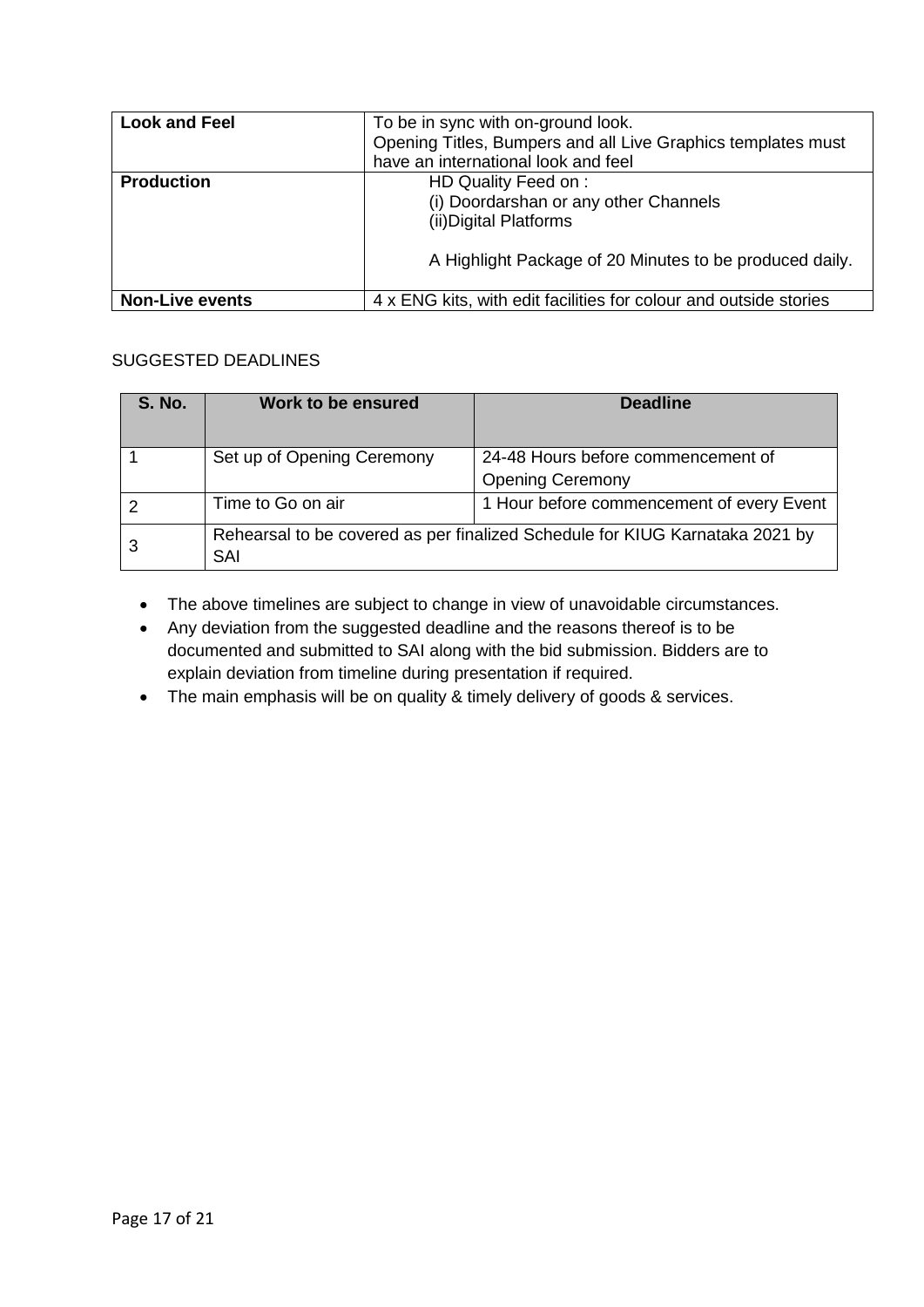### <span id="page-17-0"></span>**Annexure III | BID SUBMISSION FORM**

To,

Sports Authority of India.

**\_\_\_\_\_\_\_\_\_\_**

#### **Sub:**

Dear Sir,

1. With reference to the RFP dated a set of the above captioned project, and clarification issued by SAI, New Delhi thereof, I/We examined all relevant documents and understood their contents, hereby submit our Proposal for Engagement with SAI (Sports Authority of India) as mentioned in this RFP.

**\_\_\_\_\_\_\_\_\_\_\_\_\_\_\_\_\_\_\_\_\_\_\_\_\_\_\_\_\_\_\_\_\_\_\_\_\_\_\_\_\_\_\_\_\_\_\_\_\_\_\_\_\_\_\_\_\_\_\_\_\_\_\_\_\_\_\_**

- 2. All information provided in the Proposal and in the Appendices is true and correct and all documents accompanying such Proposal are true copies of their respective originals.
- 3. This statement is made for the express purpose of this RFP and for associating with SAI for the aforesaid Project.
- 4. I/We shall make available to SAI, any additional information it may deem necessary or require for supplementing or authenticating the Proposal.
- 5. I/We acknowledge the right of the SAI, to reject our application without assigning any reason or otherwise and hereby waive our right to challenge the same on any account whatsoever.
- 6. I/We agree to keep our Bid valid for acceptance for 180 (One Hundred and Eighty) days or for subsequently extended period, if any, agreed to by us. We also accordingly confirm to abide by this Bid up to the aforesaid period and this Bid may be accepted any time before the expiry of the aforesaid period. We further confirm that, until a formal contract is executed, this Bid read with your written acceptance thereof within the aforesaid period shall constitute a binding contract between us. I/ We, acknowledge and agree that SAI shall be entitled to forfeit the performance security without out protest and demur in case of any breach of terms and conditions of RPF/Agreement by us.
- 7. I/We certify that in the last three years, we or any of our Associates have neither failed to perform on any contract, as evidenced by imposition of a penalty by an arbitral or judicial authority or a judicial pronouncement or arbitration award against the Bidder, nor been expelled from any project or contract by any public authority nor have had any contract terminated by any public authority for breach on our part.
- 8. I/we certify that we fulfil the "Fit and Proper Person" criteria as mentioned in this RFP document.
- 9. I/we understand that SAI may cancel the Selection Process at any time and that SAI neither bound to accept any Proposal that SAI may receive nor to select the Bidder without incurring any liability to the Bidders.
- 10. The undersigned is authorized to sign the documents being submitted through this RFP. (A copy of Power of Attorney/Board Resolution is enclosed)
- 11. The information provided herewith is true and correct to our best knowledge. If any discrepancies are found in the information provided or if the information provided is not correct, our firm would be fully responsible for that. We understand in such cases our bids are liable to be rejected.

I declare that:

- a. I/We have examined and have no reservations to the RFP Documents, including any Addendum issued by SAI.
- b. I/We have not directly or indirectly or through an agent engaged or indulged in any corrupt practice, fraudulent practice, coercive practice, undesirable practice, or restrictive practice, in respect of any tender or request for proposal issued by or any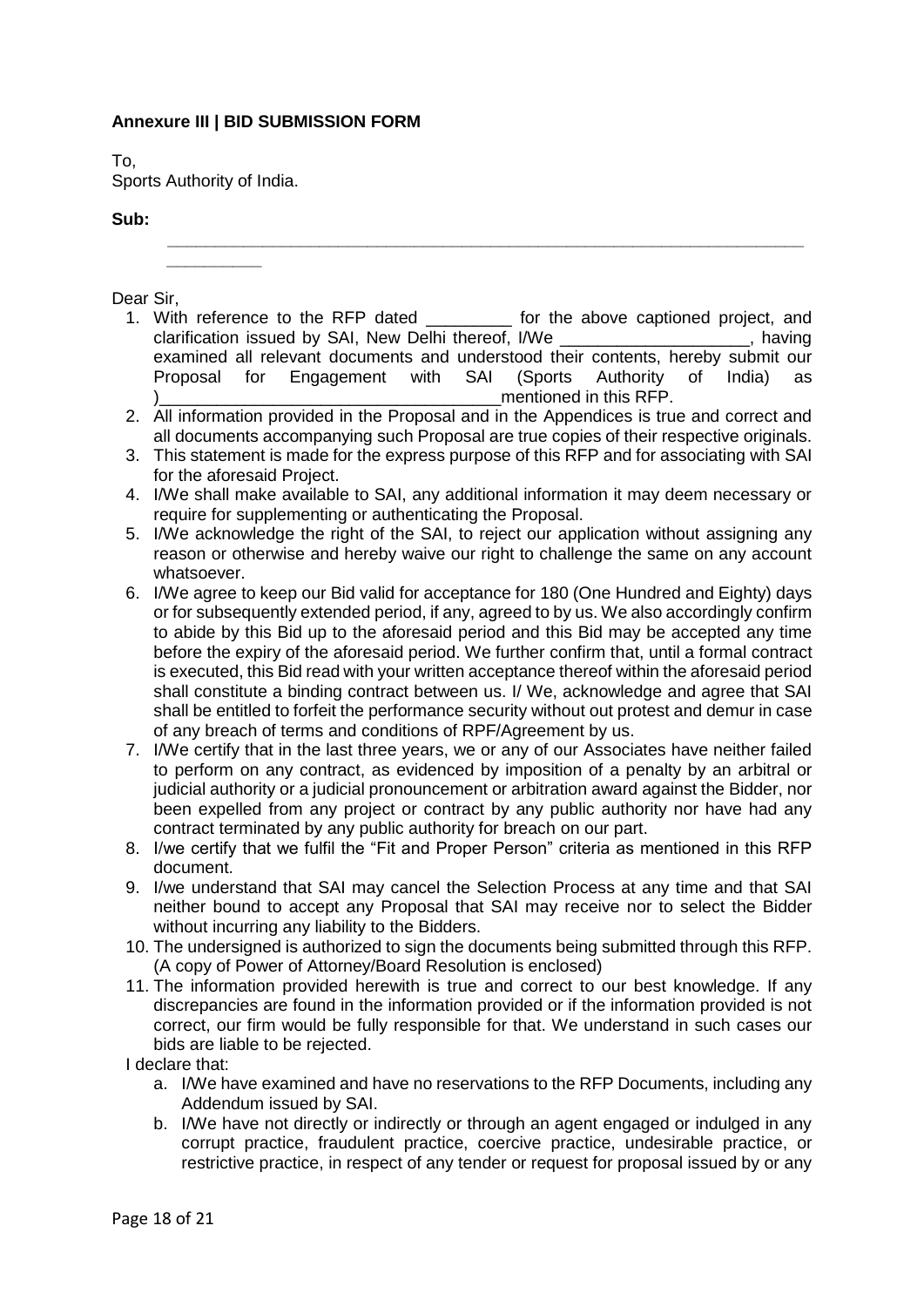agreement entered into with SAI or any other public sector enterprise or any government, Central or State; and

- c. I/We hereby certify that we have taken steps to ensure that, no person acting for us or on our behalf will engage in any corrupt practice, fraudulent practice, coercive practice, undesirable practice, or restrictive practice.
- d. It is certified that the bidder is not directly to any employee of Sports Authority of India/ Ministry of Youth Affairs and Sports. A person is deemed to be a relative of another if, and only, if
	- a. They are members of a Hindu undivided family; or
	- b. They are husband and wife; or
	- c. The one is not legally related to the other Sister (including stepsister)

Yours faithfully,

(Signature, name, and designation of the authorized signatory) (Name and seal of the Bidder)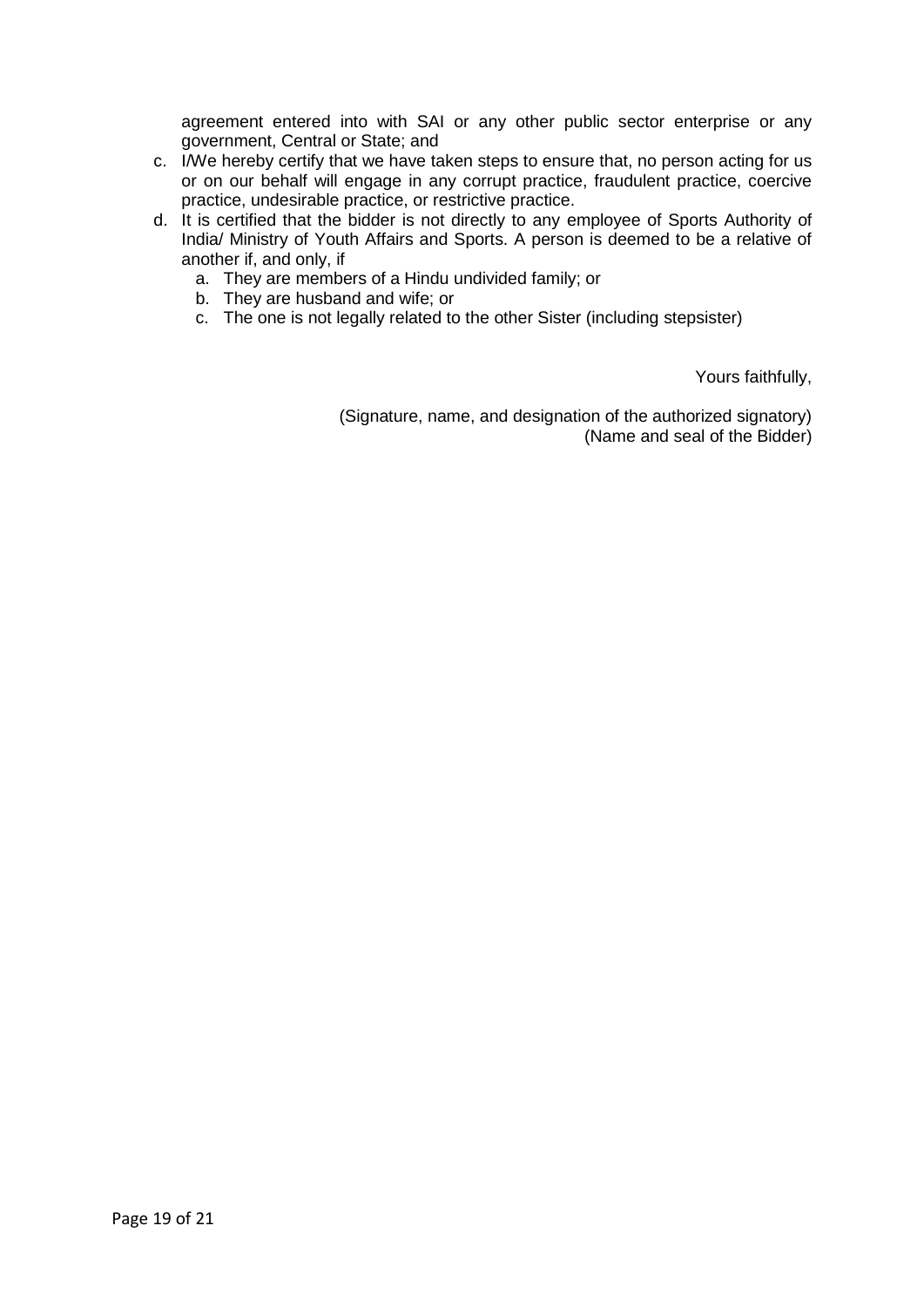### <span id="page-19-0"></span>**ANNEXURE 'IV' | BANK GUARANTEE FORM FOR BID SECURITY**

|                                                                                             | <b>Whereas</b>                         |     |                               |       |                                                                             |  |                                            |  | (hereinafter called |     |  |                                 | the "Bidder")<br>supply | has |
|---------------------------------------------------------------------------------------------|----------------------------------------|-----|-------------------------------|-------|-----------------------------------------------------------------------------|--|--------------------------------------------|--|---------------------|-----|--|---------------------------------|-------------------------|-----|
| submitted                                                                                   |                                        | its | quotation                     | dated |                                                                             |  |                                            |  | for                 | the |  | of                              |                         |     |
|                                                                                             |                                        |     |                               |       |                                                                             |  | (hereinafter called the                    |  |                     |     |  |                                 | "Bid") against the      |     |
|                                                                                             |                                        |     | purchaser's Bid Reference No. |       |                                                                             |  |                                            |  |                     |     |  |                                 | Know all persons        |     |
| by                                                                                          |                                        |     | these presents                | that  | we                                                                          |  |                                            |  |                     |     |  |                                 |                         | οf  |
|                                                                                             |                                        |     |                               |       |                                                                             |  | (Hereinafter called the "Bank") having our |  |                     |     |  |                                 |                         |     |
| registered office at                                                                        |                                        |     |                               |       |                                                                             |  |                                            |  |                     |     |  | are bound unto Sports Authority |                         |     |
|                                                                                             |                                        |     |                               |       | of India, New Delhi110003 (hereinafter called the "Purchaser) in the sum of |  |                                            |  |                     |     |  |                                 |                         |     |
|                                                                                             |                                        |     |                               |       | for which payment will and truly to be made to the said                     |  |                                            |  |                     |     |  |                                 |                         |     |
| Purchaser, the Bank binds itself, its successors and assigns by these presents. Sealed with |                                        |     |                               |       |                                                                             |  |                                            |  |                     |     |  |                                 |                         |     |
| the Common Seal of the said Bank this<br>day of $\_\_\_\_$ 20 $\_\_\_\.$                    |                                        |     |                               |       |                                                                             |  |                                            |  |                     |     |  |                                 |                         |     |
|                                                                                             | The conditions of this obligation are: |     |                               |       |                                                                             |  |                                            |  |                     |     |  |                                 |                         |     |

(1) If the Bidder withdraws or amends, breaches the terms and conditions of the tender document, impairs or derogates from the Bid in any respect within the period of validity of this Bid.

(2) If the Bidder having been notified of the acceptance of his Bid by the Purchaser during the period of its validity: -

- a) Fails or refuses to furnish the performance security for the due Performance of the contract. or
- b) Fails or refuses to accept/execute the Rate Contract.

We undertake to pay the Purchaser up to the above amount upon receipt of its first written demand, without the Purchaser having to substantiate its demand, provided that in its demand the Purchaser will note that the amount claimed by it is due to it owing to the occurrence of one or both the two conditions, specifying the occurred condition(s).

This guarantee will remain in force for a period of forty-five days after the period of Bid validity of \_\_\_\_\_ days i.e., for \_\_\_\_\_ days (\_\_\_\_\_ days + 45 days) from the date of Bid Opening and any demand in respect thereof should reach the Bank not later than the above date.

(Signature of the authorised officer of the Bank)

Name and designation of the officer

\_\_\_\_\_\_\_\_\_\_\_\_\_\_\_\_\_\_\_\_\_\_\_\_\_

\_\_\_\_\_\_\_\_\_\_\_\_\_\_\_\_\_\_\_\_\_\_\_\_\_\_\_\_\_\_\_\_\_\_\_\_\_\_\_\_\_\_\_\_\_\_\_ Seal, name & address of the Bank and address of the Branch

\_\_\_\_\_\_\_\_\_\_\_\_\_\_\_\_\_\_\_\_\_\_\_\_\_\_\_\_\_\_\_\_\_\_\_\_\_\_\_\_\_\_\_\_\_\_\_ \_\_\_\_\_\_\_\_\_\_\_\_\_\_\_\_\_\_\_\_\_\_\_\_\_\_\_\_\_\_\_\_\_\_\_\_\_\_\_\_\_\_\_\_\_\_\_